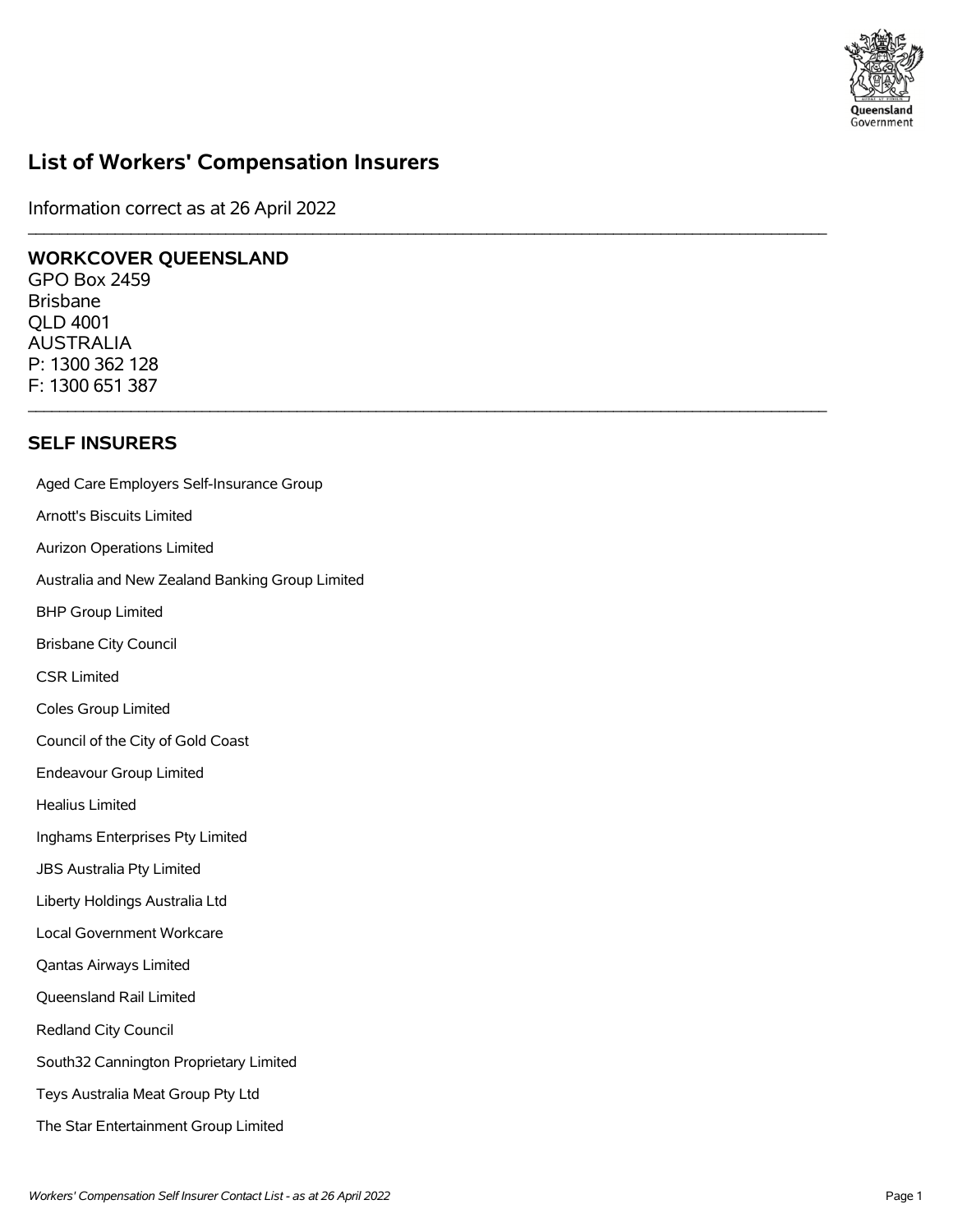

- The University of Queensland
- Toll Holdings Limited
- Townsville City Council
- Wesfarmers Limited
- Westpac Banking Corporation
- Wilmar Sugar Pty Ltd
- Woolworths Group Limited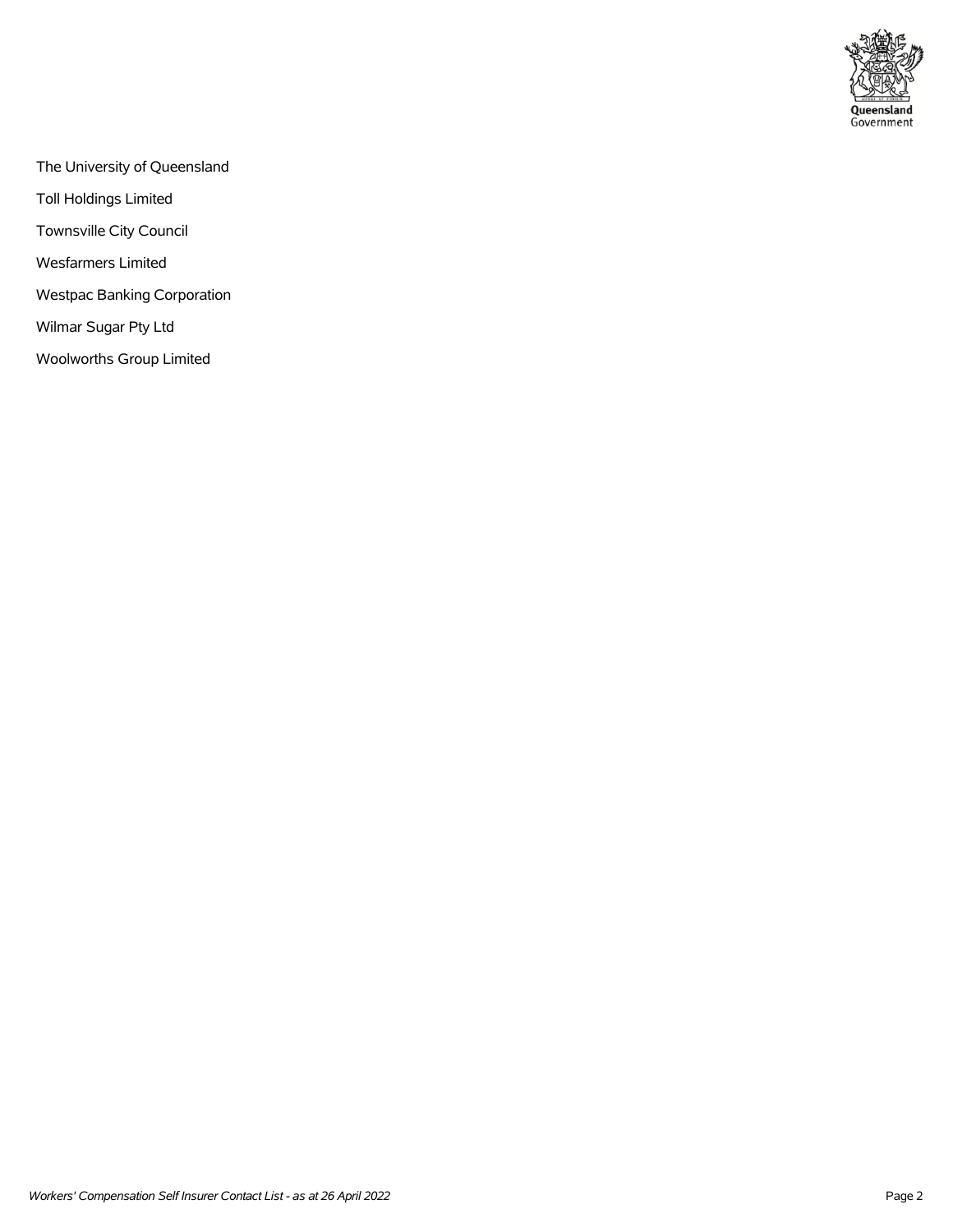

### **SELF-INSURANCE LICENCE:** Aged Care Employers Self-Insurance Group **COMMENCEMENT DATE:** 1 January 2005

\_\_\_\_\_\_\_\_\_\_\_\_\_\_\_\_\_\_\_\_\_\_\_\_\_\_\_\_\_\_\_\_\_\_\_\_\_\_\_\_\_\_\_\_\_\_\_\_\_\_\_\_\_\_\_\_\_\_\_\_\_\_\_\_\_\_\_\_\_\_\_\_\_\_\_\_\_\_\_\_\_\_\_\_\_\_\_\_\_\_\_\_\_\_\_\_\_\_\_\_\_

\_ \_ \_ \_ \_ \_ \_ \_ \_ \_ \_ \_ \_ \_ \_ \_ \_ \_ \_ \_ \_ \_ \_ \_ \_ \_ \_ \_ \_ \_ \_ \_ \_ \_ \_ \_ \_ \_ \_ \_ \_ \_ \_ \_ \_ \_ \_ \_ \_ \_ \_ \_ \_ \_ \_ \_ \_ \_ \_ \_ \_ \_ \_ \_ \_ \_ \_ \_ \_ \_ \_ \_ \_

### **ADDRESS:**

 TriCare Ltd 250 Newnham Road PO Box 439 MT GRAVATT QLD 4122 Australia  **P:** 07 33609052  **F:** 07 33609105

 Sundale Ltd 35 Doolan Street PO Box 5202 SCMC NAMBOUR QLD 4560 Australia  **P:** 07 54410788  **F:** 07 54410749

 RSL Care Level 3, 44 Musk Avenue KELVIN GROVE QLD 4059 Australia  **P:** 07 36660011

### **MEMBER EMPLOYERS (20):**

 Netanya Noosa Pty Ltd as trustee for the The Noosa Pacific Trust RSL Care RDNS Limited Sundale Ltd TriCare (Chermside) Pty Ltd TriCare (Country) Pty Ltd TriCare (Kawana Waters) Pty Ltd TriCare (Mt Ommaney) Limited TriCare (Stafford Hts) Limited TriCare Agay St Aged Care Pty Ltd TriCare Annerley Aged Care Pty Ltd TriCare Bayview Place Aged Care Pty Ltd TriCare Bundaberg Aged Care Pty Ltd TriCare Jindalee Aged Care Pty Ltd TriCare Labrador Aged Care Pty Ltd TriCare Limited TriCare Mermaid Beach Aged Care Pty Ltd TriCare Mt Gravatt Aged Care Pty Ltd TriCare Pt Vernon Aged Care Pty Ltd TriCare Toowoomba Aged Care Pty Ltd Tricare Sunnybrae Aged Care Pty Ltd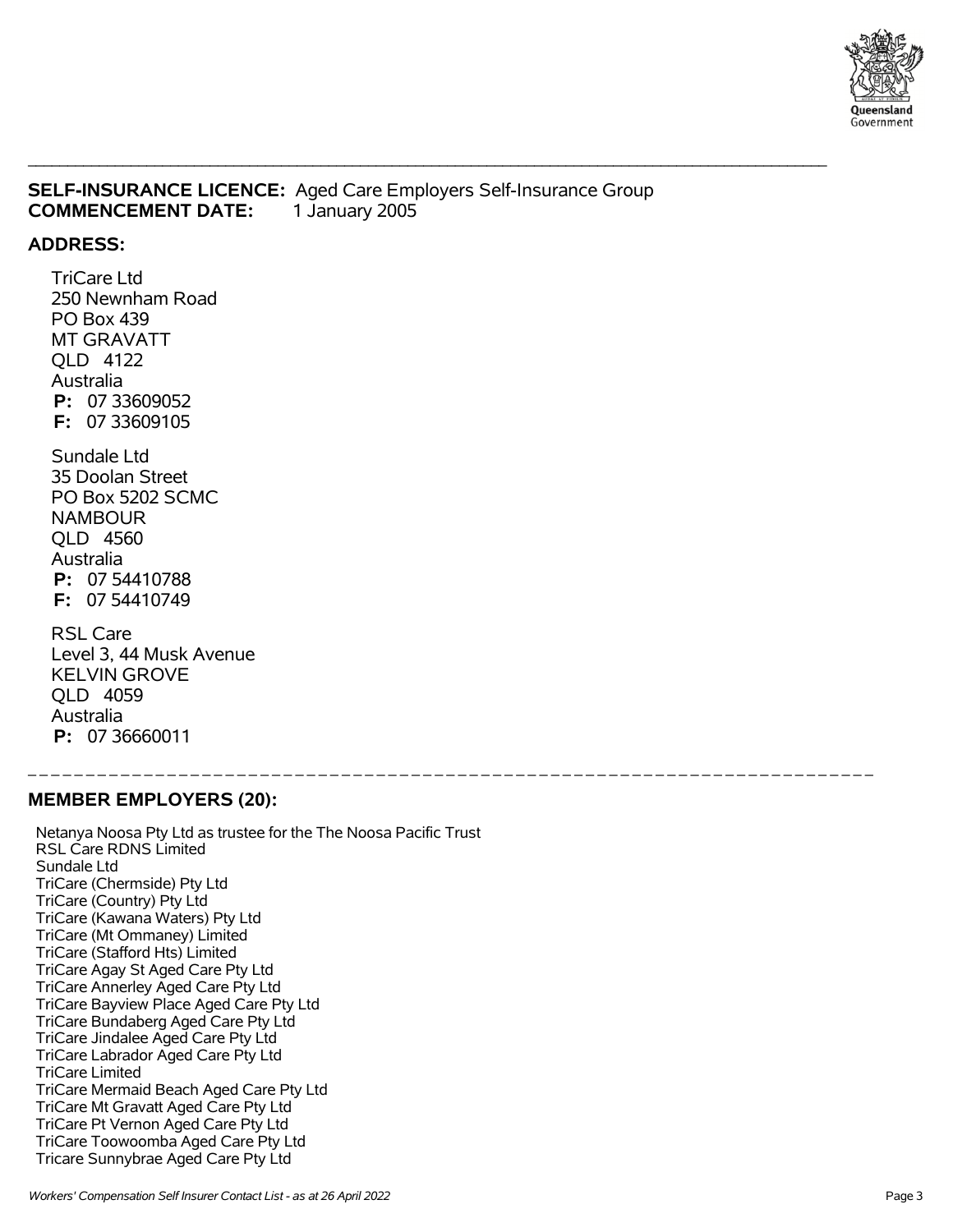

### **SELF-INSURANCE LICENCE:** Arnott's Biscuits Limited **COMMENCEMENT DATE:** 1 August 1998

\_\_\_\_\_\_\_\_\_\_\_\_\_\_\_\_\_\_\_\_\_\_\_\_\_\_\_\_\_\_\_\_\_\_\_\_\_\_\_\_\_\_\_\_\_\_\_\_\_\_\_\_\_\_\_\_\_\_\_\_\_\_\_\_\_\_\_\_\_\_\_\_\_\_\_\_\_\_\_\_\_\_\_\_\_\_\_\_\_\_\_\_\_\_\_\_\_\_\_\_\_

\_ \_ \_ \_ \_ \_ \_ \_ \_ \_ \_ \_ \_ \_ \_ \_ \_ \_ \_ \_ \_ \_ \_ \_ \_ \_ \_ \_ \_ \_ \_ \_ \_ \_ \_ \_ \_ \_ \_ \_ \_ \_ \_ \_ \_ \_ \_ \_ \_ \_ \_ \_ \_ \_ \_ \_ \_ \_ \_ \_ \_ \_ \_ \_ \_ \_ \_ \_ \_ \_ \_ \_ \_

### **ADDRESS:**

 Arnott's Biscuits Limited Workers' Compensation Unit PO Box 66 VIRGINIA QLD 4014 Australia  **P:** 07 32435602  **F:** 07 32435620

#### **MEMBER EMPLOYERS (2):**

 Arnott's Biscuits Limited Campbell Australasia Pty Limited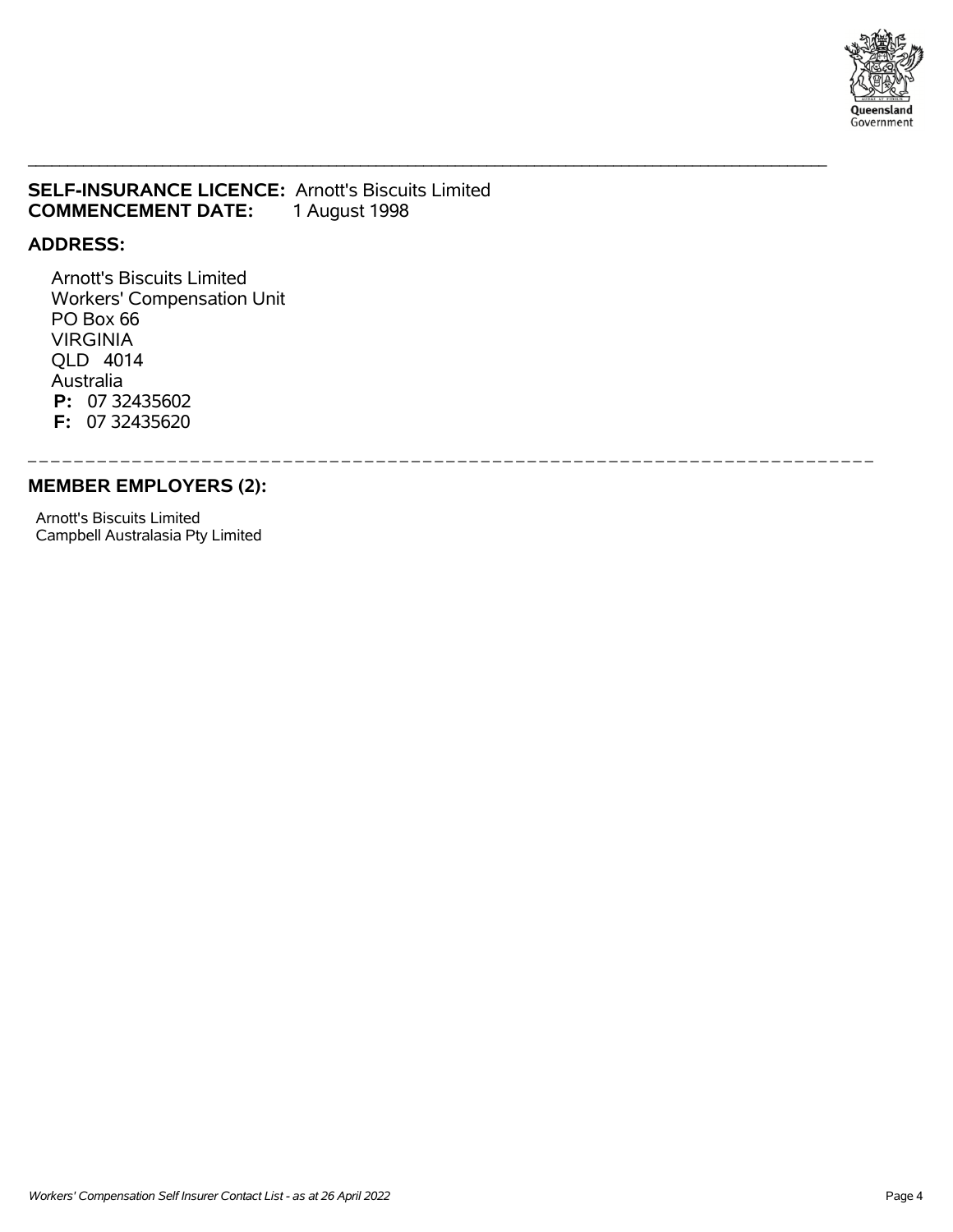

### **SELF-INSURANCE LICENCE:** Aurizon Operations Limited **COMMENCEMENT DATE:** 1 July 1998

\_\_\_\_\_\_\_\_\_\_\_\_\_\_\_\_\_\_\_\_\_\_\_\_\_\_\_\_\_\_\_\_\_\_\_\_\_\_\_\_\_\_\_\_\_\_\_\_\_\_\_\_\_\_\_\_\_\_\_\_\_\_\_\_\_\_\_\_\_\_\_\_\_\_\_\_\_\_\_\_\_\_\_\_\_\_\_\_\_\_\_\_\_\_\_\_\_\_\_\_\_

\_ \_ \_ \_ \_ \_ \_ \_ \_ \_ \_ \_ \_ \_ \_ \_ \_ \_ \_ \_ \_ \_ \_ \_ \_ \_ \_ \_ \_ \_ \_ \_ \_ \_ \_ \_ \_ \_ \_ \_ \_ \_ \_ \_ \_ \_ \_ \_ \_ \_ \_ \_ \_ \_ \_ \_ \_ \_ \_ \_ \_ \_ \_ \_ \_ \_ \_ \_ \_ \_ \_ \_ \_

#### **ADDRESS:**

 GPO Box 456 BRISBANE QLD 4001 Australia

 100 Brookes Street Level 2 FORTITUDE VALLEY QLD 4006 Australia  **P:** 07 30192757  **F:** 07 30190701

### **MEMBER EMPLOYERS (9):**

 Aurizon Holdings Limited Aurizon Intermodal Pty Ltd Aurizon Network Pty Ltd Aurizon Operations Limited Aurizon Port Services Pty Ltd Aurizon Resource Logistics Pty Ltd Australia Eastern Railroad Pty Ltd Australian Railroad Group Employment Pty Ltd Interail Australia Pty Ltd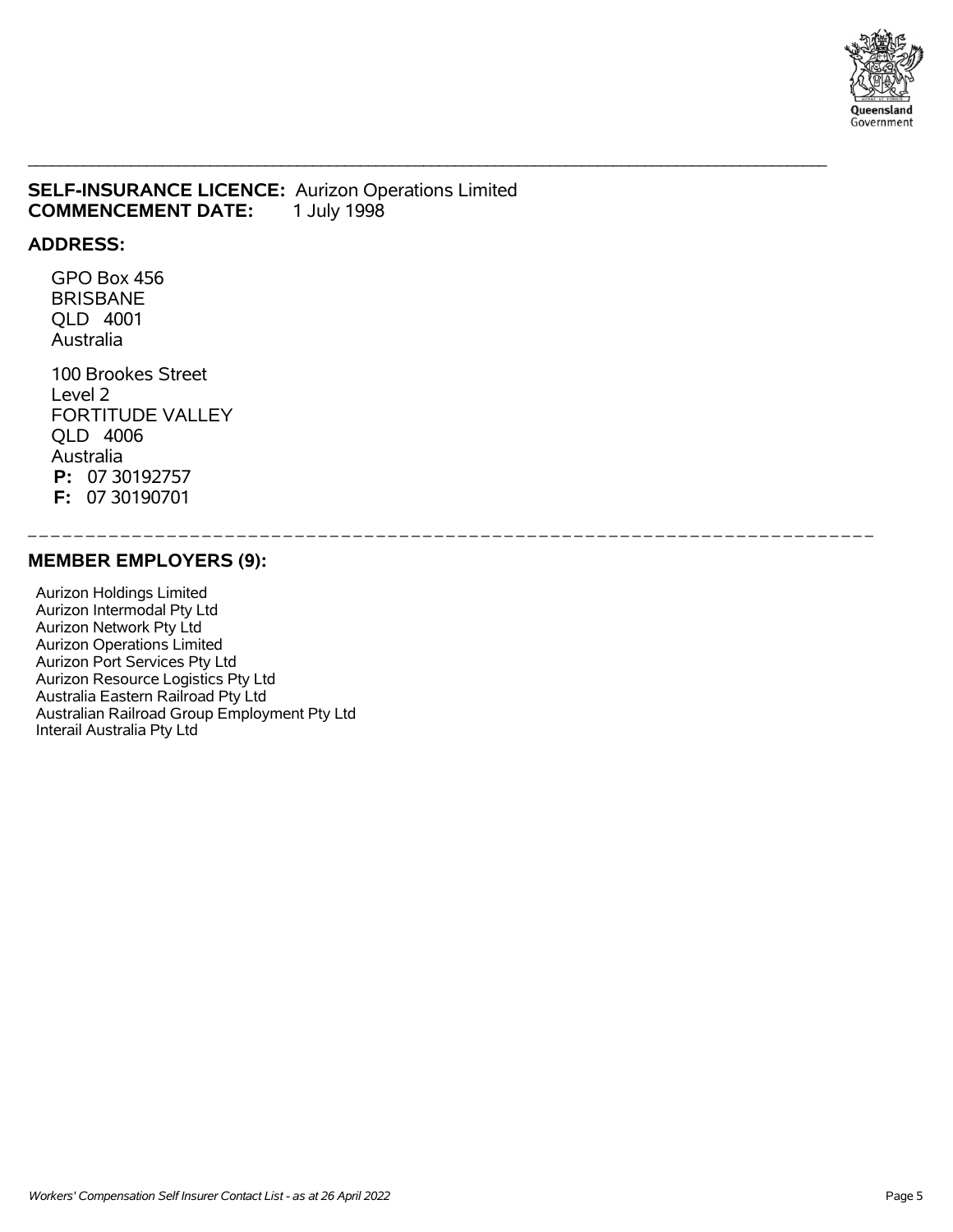

## **SELF-INSURANCE LICENCE:** Australia and New Zealand Banking Group Limited **COMMENCEMENT DATE:**

\_\_\_\_\_\_\_\_\_\_\_\_\_\_\_\_\_\_\_\_\_\_\_\_\_\_\_\_\_\_\_\_\_\_\_\_\_\_\_\_\_\_\_\_\_\_\_\_\_\_\_\_\_\_\_\_\_\_\_\_\_\_\_\_\_\_\_\_\_\_\_\_\_\_\_\_\_\_\_\_\_\_\_\_\_\_\_\_\_\_\_\_\_\_\_\_\_\_\_\_\_

#### **ADDRESS:**

 111 Eagle Street Level 20 BRISBANE QLD 4000 Australia  **P:** 07 39475663  **F:** 07 32296714

\_ \_ \_ \_ \_ \_ \_ \_ \_ \_ \_ \_ \_ \_ \_ \_ \_ \_ \_ \_ \_ \_ \_ \_ \_ \_ \_ \_ \_ \_ \_ \_ \_ \_ \_ \_ \_ \_ \_ \_ \_ \_ \_ \_ \_ \_ \_ \_ \_ \_ \_ \_ \_ \_ \_ \_ \_ \_ \_ \_ \_ \_ \_ \_ \_ \_ \_ \_ \_ \_ \_ \_ \_ **MEMBER EMPLOYERS (1):**

Australia and New Zealand Banking Group Limited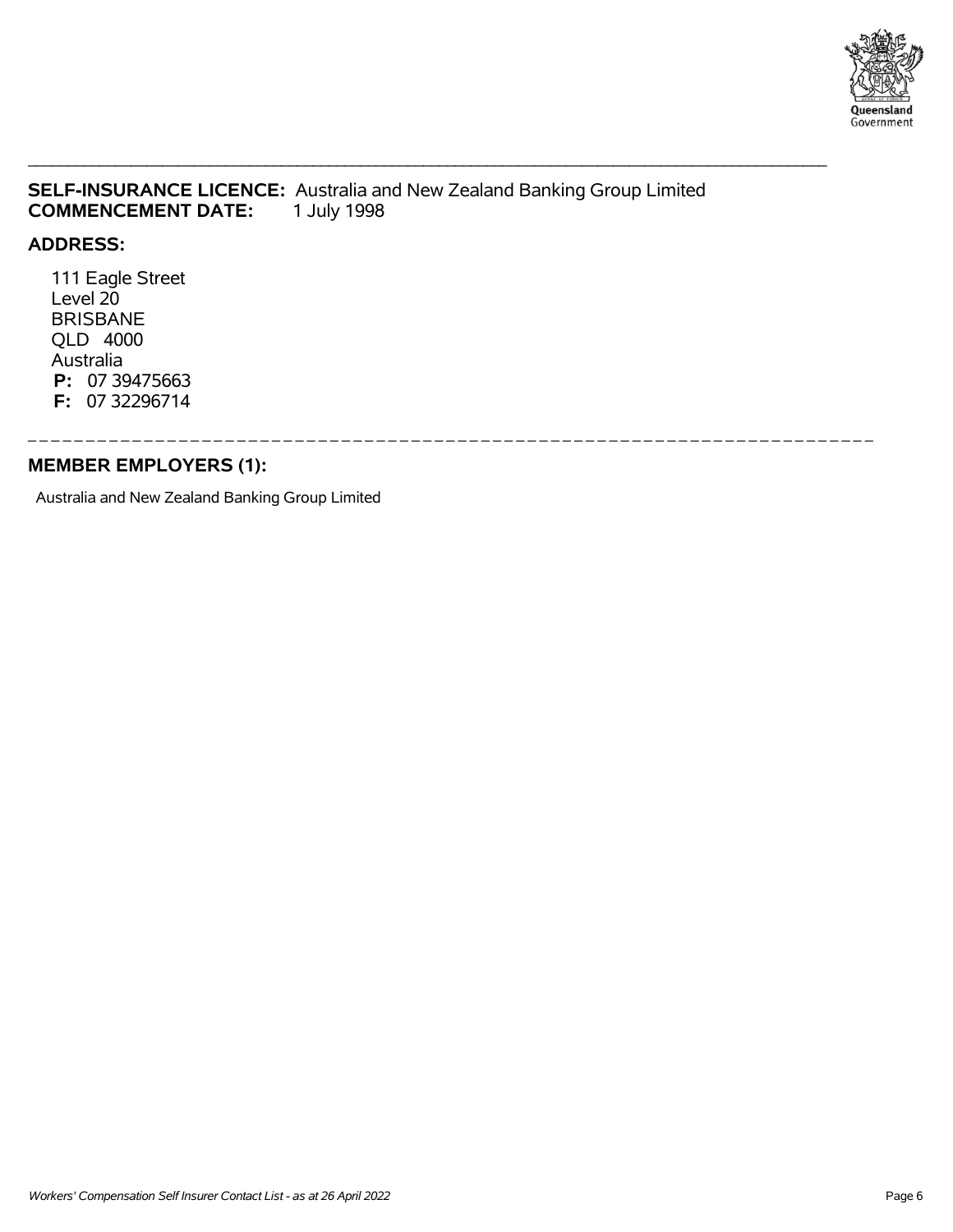

### **SELF-INSURANCE LICENCE:** BHP Group Limited **COMMENCEMENT DATE:** 1 December 1998

\_\_\_\_\_\_\_\_\_\_\_\_\_\_\_\_\_\_\_\_\_\_\_\_\_\_\_\_\_\_\_\_\_\_\_\_\_\_\_\_\_\_\_\_\_\_\_\_\_\_\_\_\_\_\_\_\_\_\_\_\_\_\_\_\_\_\_\_\_\_\_\_\_\_\_\_\_\_\_\_\_\_\_\_\_\_\_\_\_\_\_\_\_\_\_\_\_\_\_\_\_

\_ \_ \_ \_ \_ \_ \_ \_ \_ \_ \_ \_ \_ \_ \_ \_ \_ \_ \_ \_ \_ \_ \_ \_ \_ \_ \_ \_ \_ \_ \_ \_ \_ \_ \_ \_ \_ \_ \_ \_ \_ \_ \_ \_ \_ \_ \_ \_ \_ \_ \_ \_ \_ \_ \_ \_ \_ \_ \_ \_ \_ \_ \_ \_ \_ \_ \_ \_ \_ \_ \_ \_ \_

#### **ADDRESS:**

 c/- Employers Mutual Limited GPO Box 5287 **SYDNEY**  NSW 2001 Australia  **P:** 1800469931  **F:** 02 80020560

### **MEMBER EMPLOYERS (13):**

 BHP Billiton Minerals Pty Ltd BHP Billiton Mitsui Coal Pty Ltd BHP Coal Pty Ltd BHP Group Limited BHP Innovation Pty Ltd BHP MetCoal Holdings Pty Ltd BM Alliance Coal Operations Pty Limited Broadmeadow Mine Services Pty Ltd Central Queensland Services Pty Ltd Dampier Coal (Queensland) Proprietary Limited Hay Point Services Pty Ltd OS ACPM Pty Ltd OS MCAP Pty Ltd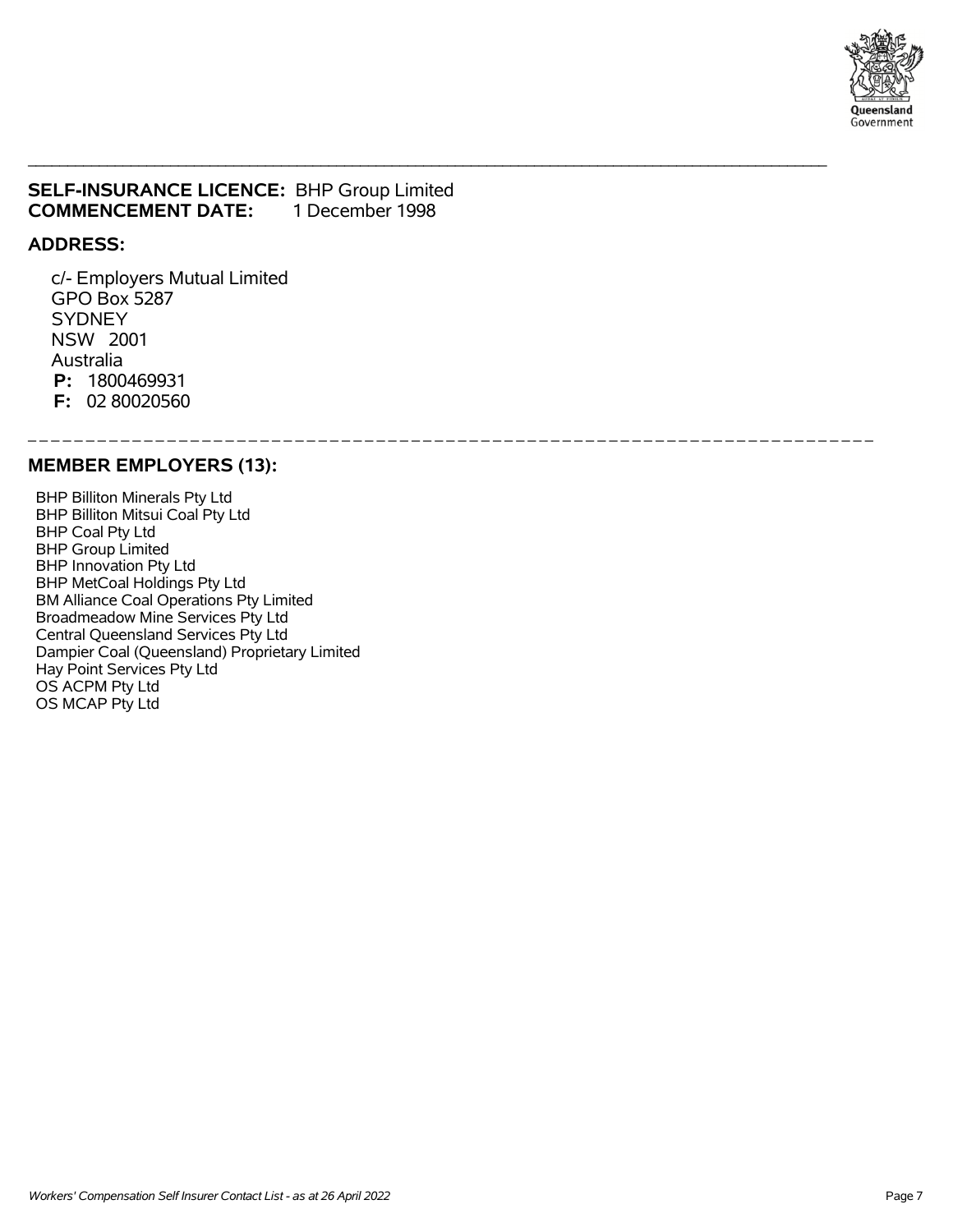

### **SELF-INSURANCE LICENCE:** Brisbane City Council **COMMENCEMENT DATE:** 1 June 1998

\_\_\_\_\_\_\_\_\_\_\_\_\_\_\_\_\_\_\_\_\_\_\_\_\_\_\_\_\_\_\_\_\_\_\_\_\_\_\_\_\_\_\_\_\_\_\_\_\_\_\_\_\_\_\_\_\_\_\_\_\_\_\_\_\_\_\_\_\_\_\_\_\_\_\_\_\_\_\_\_\_\_\_\_\_\_\_\_\_\_\_\_\_\_\_\_\_\_\_\_\_

\_ \_ \_ \_ \_ \_ \_ \_ \_ \_ \_ \_ \_ \_ \_ \_ \_ \_ \_ \_ \_ \_ \_ \_ \_ \_ \_ \_ \_ \_ \_ \_ \_ \_ \_ \_ \_ \_ \_ \_ \_ \_ \_ \_ \_ \_ \_ \_ \_ \_ \_ \_ \_ \_ \_ \_ \_ \_ \_ \_ \_ \_ \_ \_ \_ \_ \_ \_ \_ \_ \_ \_ \_

#### **ADDRESS:**

 Brisbane City Council City WorkCover GPO Box 492 BRISBANE QLD 4001 Australia  **P:** 07 34039530  **F:** 07 33340065

#### **MEMBER EMPLOYERS (9):**

 Brisbane City Council Brisbane Economic Development Agency Pty Ltd Brisbane Powerhouse Pty Ltd Brisbane Sustainability Agency Pty Ltd City Parklands Services Pty Ltd City of Brisbane Investment Corporation Pty Ltd Council of Mayors (SEQ) Pty Ltd Museum of Brisbane Pty Ltd Oxley Creek Transformation Pty Ltd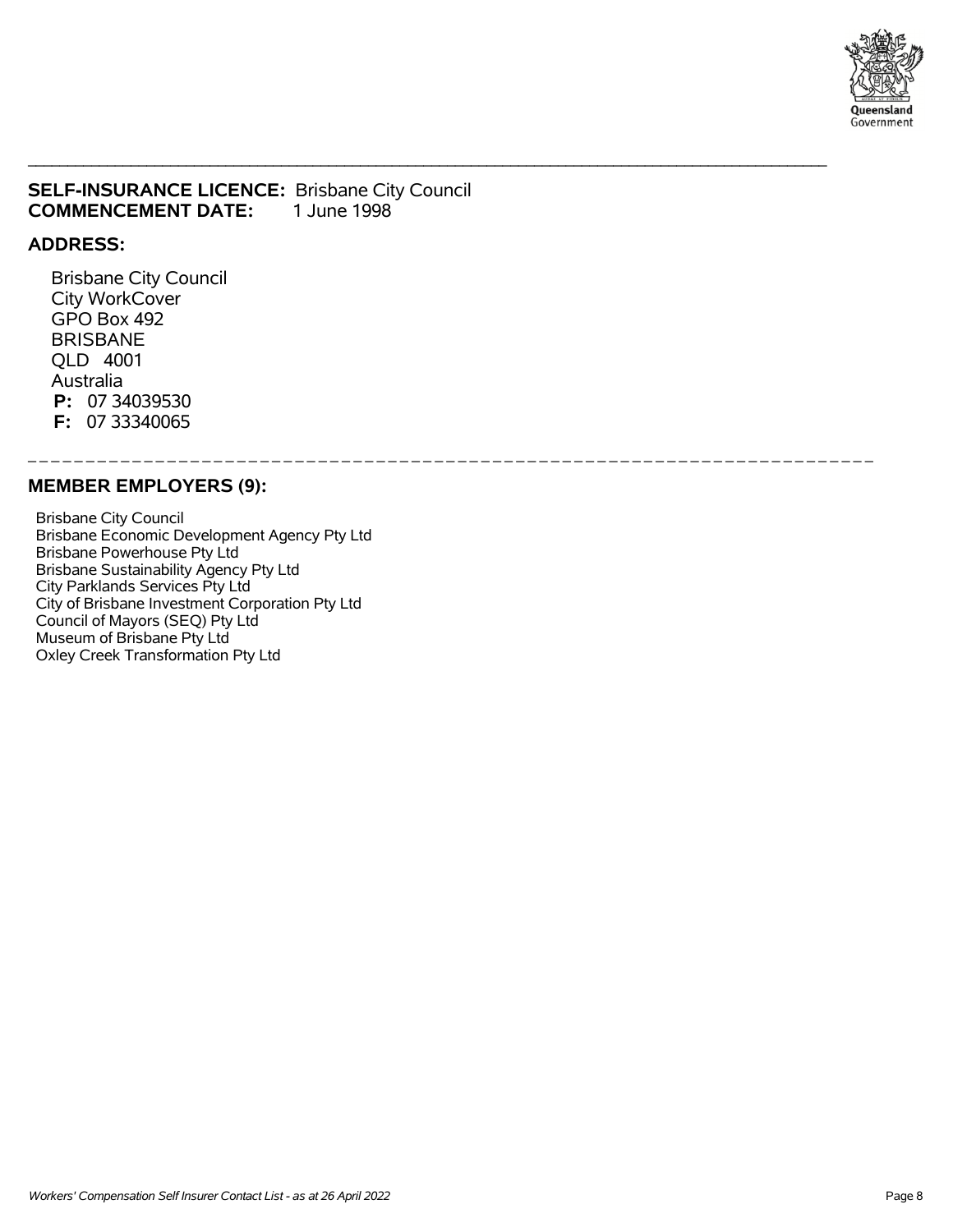

### **SELF-INSURANCE LICENCE:** CSR Limited **COMMENCEMENT DATE:** 1 June 1998

### **ADDRESS:**

 CSR Qld Workers' Compensation - Building Products c/- CSR Lightweight Systems 768 Boundary Road COOPERS PLAINS QLD 4108 Australia  **P:** 07 32126433  **F:** 1300 348 134

\_\_\_\_\_\_\_\_\_\_\_\_\_\_\_\_\_\_\_\_\_\_\_\_\_\_\_\_\_\_\_\_\_\_\_\_\_\_\_\_\_\_\_\_\_\_\_\_\_\_\_\_\_\_\_\_\_\_\_\_\_\_\_\_\_\_\_\_\_\_\_\_\_\_\_\_\_\_\_\_\_\_\_\_\_\_\_\_\_\_\_\_\_\_\_\_\_\_\_\_\_

\_ \_ \_ \_ \_ \_ \_ \_ \_ \_ \_ \_ \_ \_ \_ \_ \_ \_ \_ \_ \_ \_ \_ \_ \_ \_ \_ \_ \_ \_ \_ \_ \_ \_ \_ \_ \_ \_ \_ \_ \_ \_ \_ \_ \_ \_ \_ \_ \_ \_ \_ \_ \_ \_ \_ \_ \_ \_ \_ \_ \_ \_ \_ \_ \_ \_ \_ \_ \_ \_ \_ \_ \_

#### **MEMBER EMPLOYERS (3):**

 AFS Systems Pty Limited Bricks Australia Services Pty Limited CSR Limited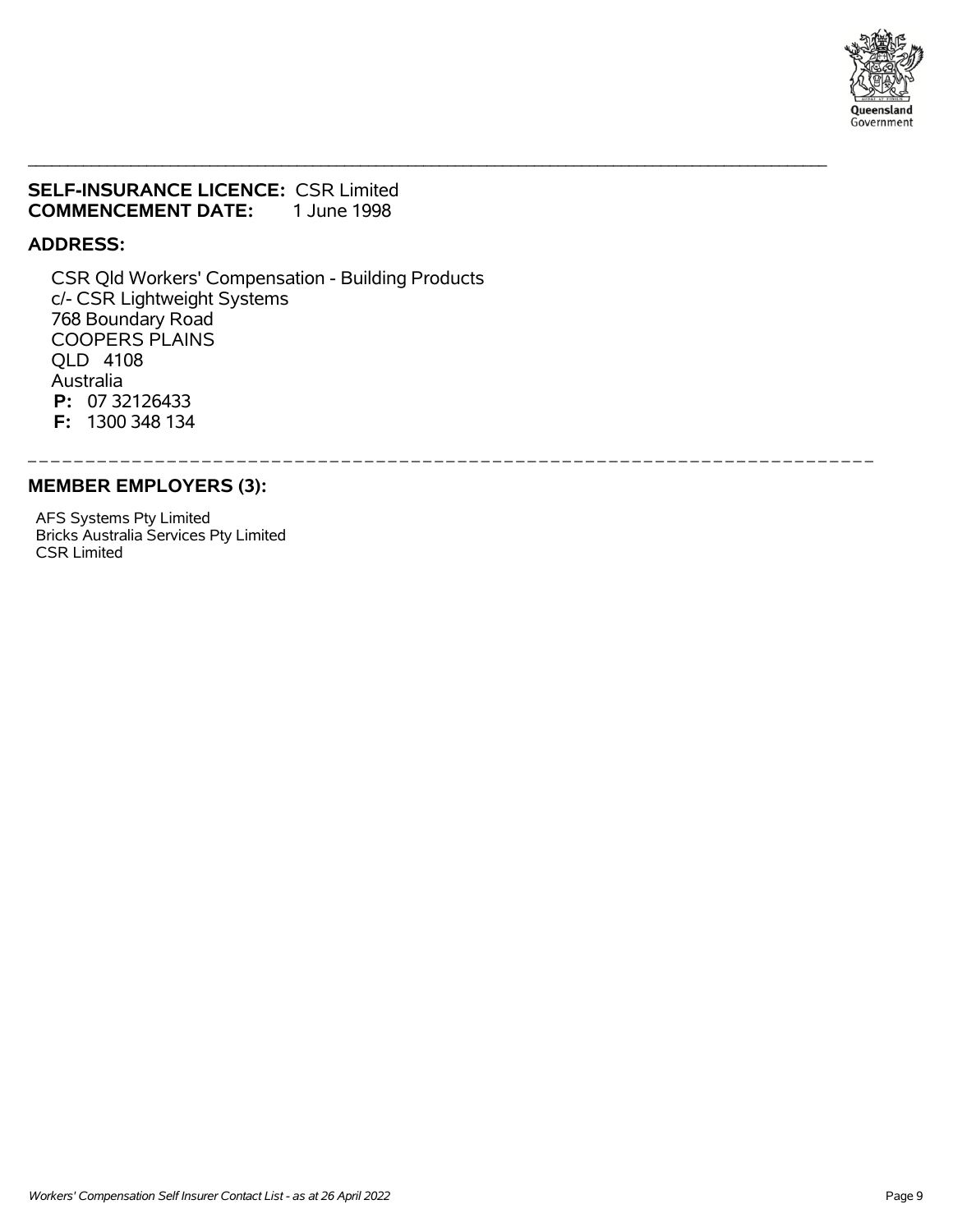

### **SELF-INSURANCE LICENCE: Coles Group Limited COMMENCEMENT DATE:** 1 July 1999 **COMMENCEMENT DATE:**

#### **ADDRESS:**

 PO Box 110 BURWOOD VIC 3125 Australia  **P:** 1300223096

\_ \_ \_ \_ \_ \_ \_ \_ \_ \_ \_ \_ \_ \_ \_ \_ \_ \_ \_ \_ \_ \_ \_ \_ \_ \_ \_ \_ \_ \_ \_ \_ \_ \_ \_ \_ \_ \_ \_ \_ \_ \_ \_ \_ \_ \_ \_ \_ \_ \_ \_ \_ \_ \_ \_ \_ \_ \_ \_ \_ \_ \_ \_ \_ \_ \_ \_ \_ \_ \_ \_ \_ \_

\_\_\_\_\_\_\_\_\_\_\_\_\_\_\_\_\_\_\_\_\_\_\_\_\_\_\_\_\_\_\_\_\_\_\_\_\_\_\_\_\_\_\_\_\_\_\_\_\_\_\_\_\_\_\_\_\_\_\_\_\_\_\_\_\_\_\_\_\_\_\_\_\_\_\_\_\_\_\_\_\_\_\_\_\_\_\_\_\_\_\_\_\_\_\_\_\_\_\_\_\_

### **MEMBER EMPLOYERS (9):**

 Barrier Investments Pty Ltd Bi-Lo Pty Ltd CNSCE Pty Ltd Coles Group Limited Coles Group Supply Chain Pty Ltd Coles Online Pty Ltd Coles Supermarkets Australia Pty Ltd Eureka Operations Pty Ltd Liquorland (Australia) Pty Ltd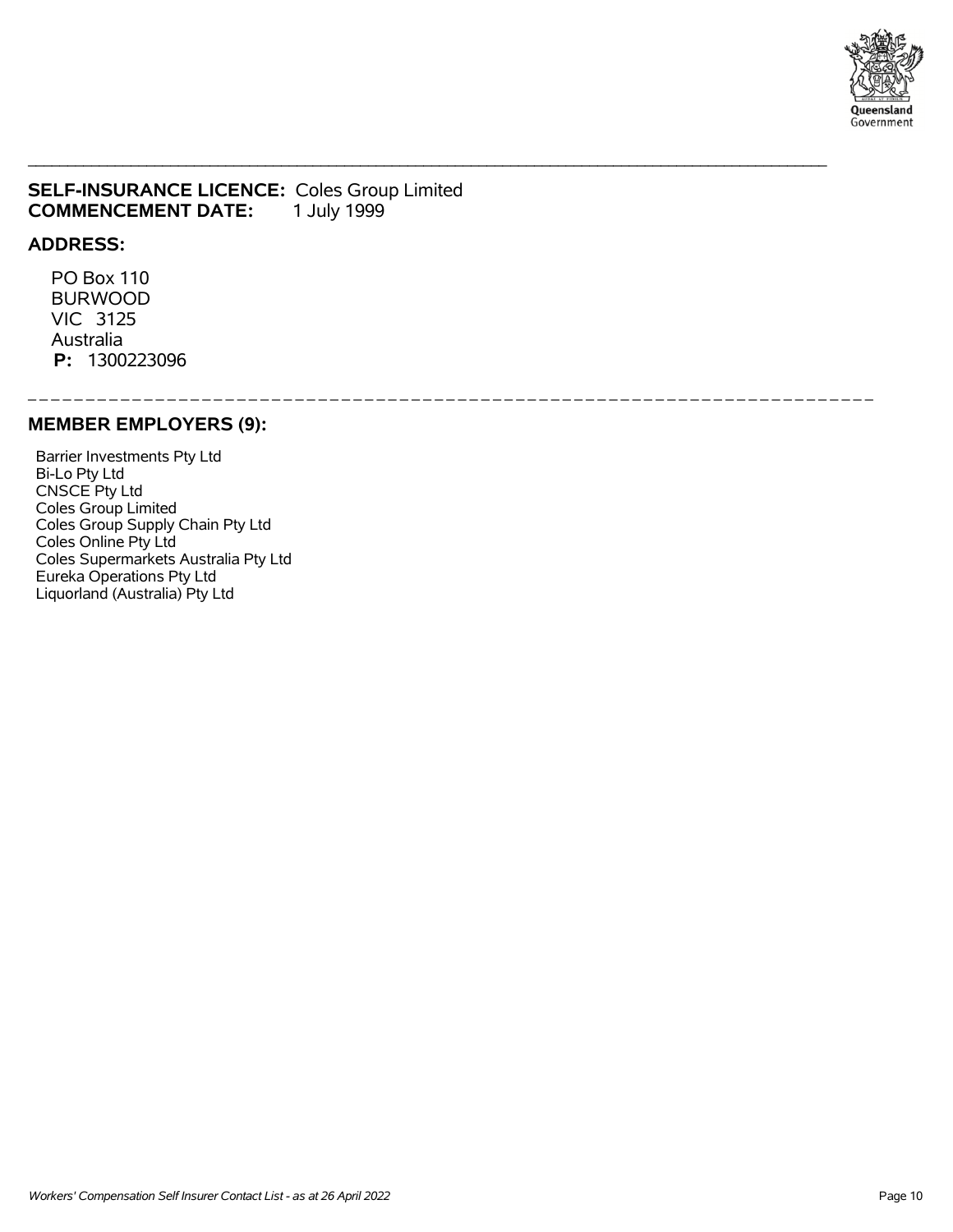

## **SELF-INSURANCE LICENCE:** Council of the City of Gold Coast **COMMENCEMENT DATE:** 1 July 1998

\_\_\_\_\_\_\_\_\_\_\_\_\_\_\_\_\_\_\_\_\_\_\_\_\_\_\_\_\_\_\_\_\_\_\_\_\_\_\_\_\_\_\_\_\_\_\_\_\_\_\_\_\_\_\_\_\_\_\_\_\_\_\_\_\_\_\_\_\_\_\_\_\_\_\_\_\_\_\_\_\_\_\_\_\_\_\_\_\_\_\_\_\_\_\_\_\_\_\_\_\_

\_ \_ \_ \_ \_ \_ \_ \_ \_ \_ \_ \_ \_ \_ \_ \_ \_ \_ \_ \_ \_ \_ \_ \_ \_ \_ \_ \_ \_ \_ \_ \_ \_ \_ \_ \_ \_ \_ \_ \_ \_ \_ \_ \_ \_ \_ \_ \_ \_ \_ \_ \_ \_ \_ \_ \_ \_ \_ \_ \_ \_ \_ \_ \_ \_ \_ \_ \_ \_ \_ \_ \_ \_

### **ADDRESS:**

 Gold Coast City Council Workers' Compensation Unit PO Box 5042 GOLD COAST MC QLD 9729 Australia  **P:** 07 55817304  **F:** 07 55817307

#### **MEMBER EMPLOYERS (7):**

 Broadbeach Alliance Limited Connecting Southern Gold Coast Ltd Council of the City of Gold Coast HOTA Gold Coast Pty Ltd HOTA Services Gold Coast Pty Ltd Major Events Gold Coast Pty Ltd Surfers Paradise Alliance Limited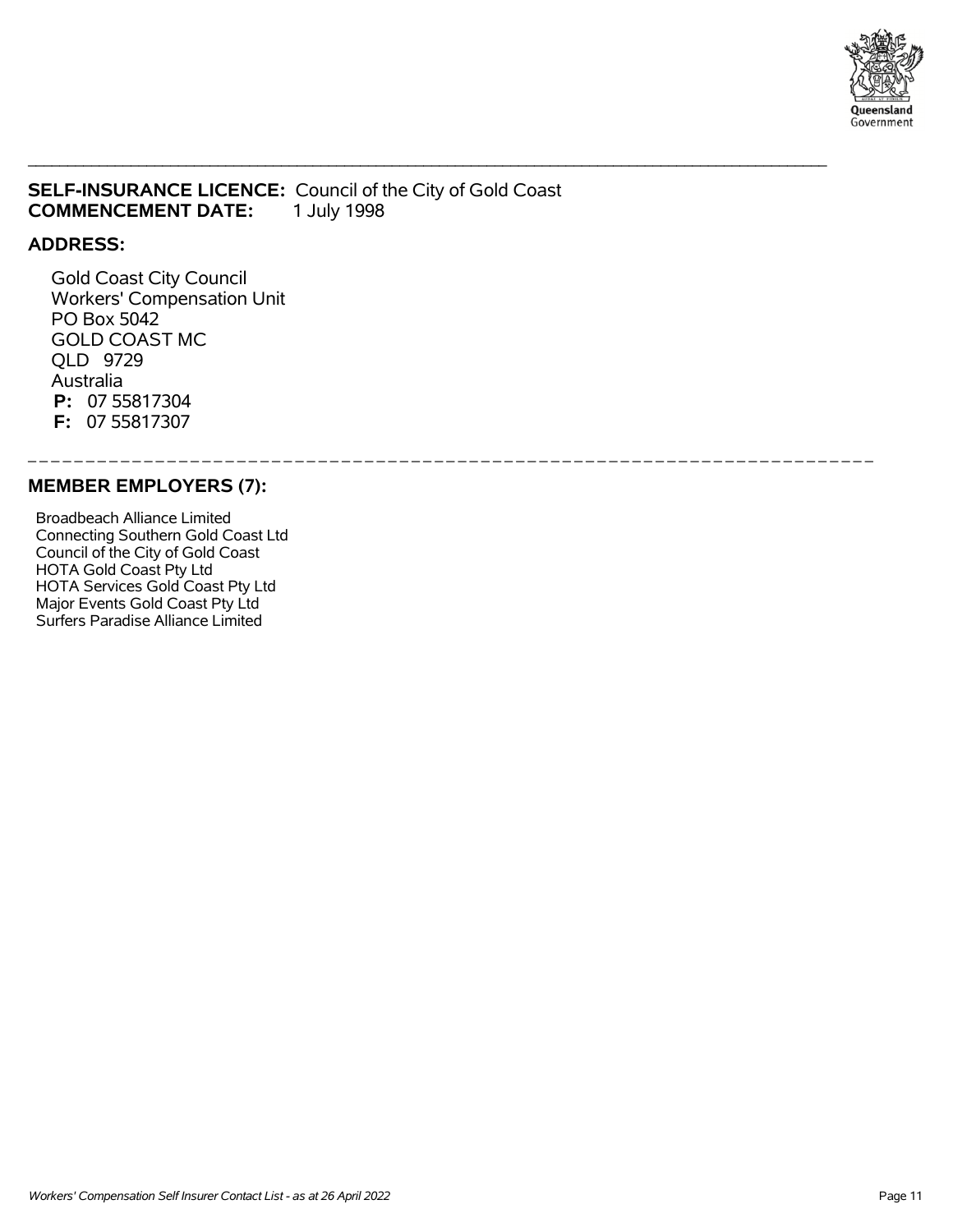

### **SELF-INSURANCE LICENCE: Endeavour Group Limited COMMENCEMENT DATE: 1 December 2021 COMMENCEMENT DATE:**

\_\_\_\_\_\_\_\_\_\_\_\_\_\_\_\_\_\_\_\_\_\_\_\_\_\_\_\_\_\_\_\_\_\_\_\_\_\_\_\_\_\_\_\_\_\_\_\_\_\_\_\_\_\_\_\_\_\_\_\_\_\_\_\_\_\_\_\_\_\_\_\_\_\_\_\_\_\_\_\_\_\_\_\_\_\_\_\_\_\_\_\_\_\_\_\_\_\_\_\_\_

\_ \_ \_ \_ \_ \_ \_ \_ \_ \_ \_ \_ \_ \_ \_ \_ \_ \_ \_ \_ \_ \_ \_ \_ \_ \_ \_ \_ \_ \_ \_ \_ \_ \_ \_ \_ \_ \_ \_ \_ \_ \_ \_ \_ \_ \_ \_ \_ \_ \_ \_ \_ \_ \_ \_ \_ \_ \_ \_ \_ \_ \_ \_ \_ \_ \_ \_ \_ \_ \_ \_ \_ \_

### **ADDRESS:**

 c/- Employers Mutual Limited GPO Box 5287 **SYDNEY**  NSW 2001 Australia  **P:** 07 30141353

 c/- Employers Mutual Limited GPO Box 5287 **SYDNEY**  NSW 2001 Australia  **P:** 07 30141365

### **MEMBER EMPLOYERS (4):**

 Endeavour Group Limited Endeavour Group Limited Jimmy Brings Australia Pty Ltd MGW Hotels Pty Limited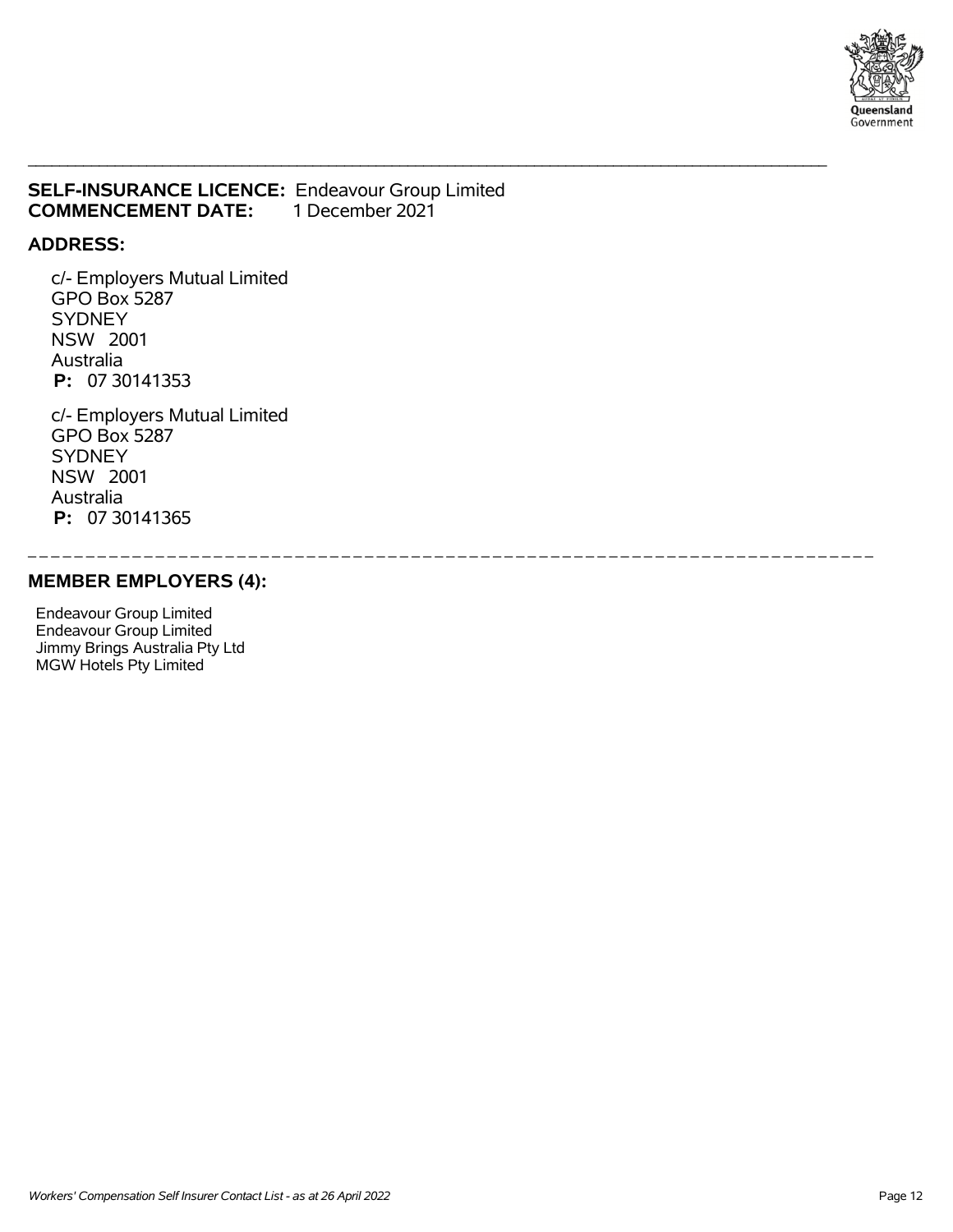

### **SELF-INSURANCE LICENCE:** Healius Limited **COMMENCEMENT DATE:** 1 February 2014

\_\_\_\_\_\_\_\_\_\_\_\_\_\_\_\_\_\_\_\_\_\_\_\_\_\_\_\_\_\_\_\_\_\_\_\_\_\_\_\_\_\_\_\_\_\_\_\_\_\_\_\_\_\_\_\_\_\_\_\_\_\_\_\_\_\_\_\_\_\_\_\_\_\_\_\_\_\_\_\_\_\_\_\_\_\_\_\_\_\_\_\_\_\_\_\_\_\_\_\_\_

\_ \_ \_ \_ \_ \_ \_ \_ \_ \_ \_ \_ \_ \_ \_ \_ \_ \_ \_ \_ \_ \_ \_ \_ \_ \_ \_ \_ \_ \_ \_ \_ \_ \_ \_ \_ \_ \_ \_ \_ \_ \_ \_ \_ \_ \_ \_ \_ \_ \_ \_ \_ \_ \_ \_ \_ \_ \_ \_ \_ \_ \_ \_ \_ \_ \_ \_ \_ \_ \_ \_ \_ \_

#### **ADDRESS:**

 PO Box 2280 MANSFIELD QLD 4122 Australia  **P:** 07 31214624

#### **MEMBER EMPLOYERS (16):**

 ACN 138 935 403 Pty Ltd Adora Fertility Pty Ltd Agilex Biolabs Pty Ltd Granite Belt Diagnostic Imaging Pty Ltd Healius Pathology Pty Limited Idameneo (No 789) Ltd Keperra Diagnostic Imaging Pty Ltd Montserrat Healthcare Pty Ltd Montserrat Medical Services Pty Ltd North Lakes Day Hospital Pty Ltd Northcoast Nuclear Medicine (QLD) Pty Limited Queensland Diagnostic Imaging Pty Ltd Specialist Haematology Oncology Services Pty Ltd Toowoomba Diagnostic Imaging Pty Ltd Whitsunday Radiology Pty Ltd Windermere House Pty Ltd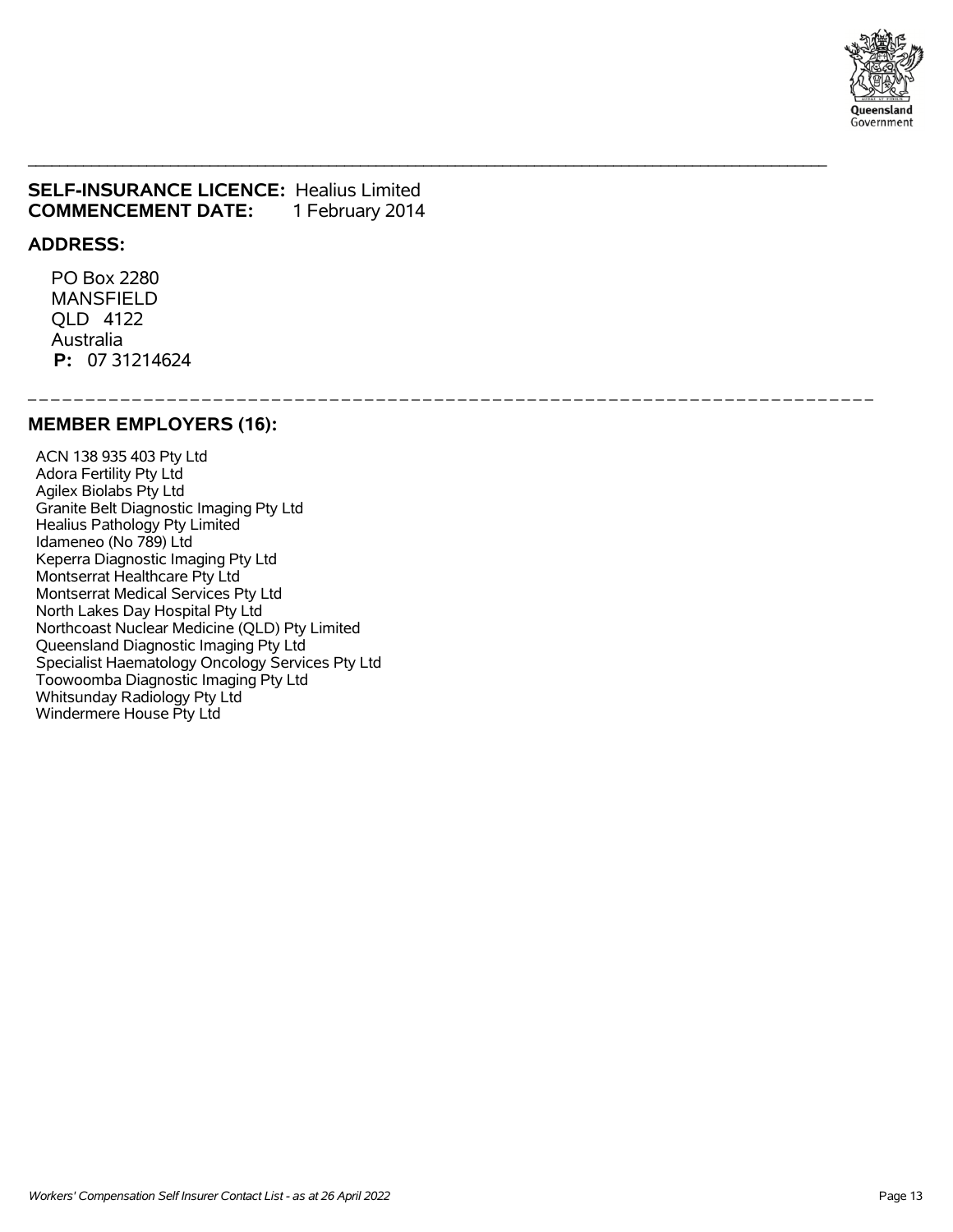

### **SELF-INSURANCE LICENCE:** Inghams Enterprises Pty Limited **COMMENCEMENT DATE:** 1 July 2014 **COMMENCEMENT DATE:**

\_\_\_\_\_\_\_\_\_\_\_\_\_\_\_\_\_\_\_\_\_\_\_\_\_\_\_\_\_\_\_\_\_\_\_\_\_\_\_\_\_\_\_\_\_\_\_\_\_\_\_\_\_\_\_\_\_\_\_\_\_\_\_\_\_\_\_\_\_\_\_\_\_\_\_\_\_\_\_\_\_\_\_\_\_\_\_\_\_\_\_\_\_\_\_\_\_\_\_\_\_

\_ \_ \_ \_ \_ \_ \_ \_ \_ \_ \_ \_ \_ \_ \_ \_ \_ \_ \_ \_ \_ \_ \_ \_ \_ \_ \_ \_ \_ \_ \_ \_ \_ \_ \_ \_ \_ \_ \_ \_ \_ \_ \_ \_ \_ \_ \_ \_ \_ \_ \_ \_ \_ \_ \_ \_ \_ \_ \_ \_ \_ \_ \_ \_ \_ \_ \_ \_ \_ \_ \_ \_ \_

#### **ADDRESS:**

 PO Box 1100 BROWNS PLAINS QLD 4118 Australia

 3798-3810 Mt Lindesay Highway PARK RIDGE QLD 4118 Australia  **P:** 07 38376706

## **MEMBER EMPLOYERS (1):**

Inghams Enterprises Pty Limited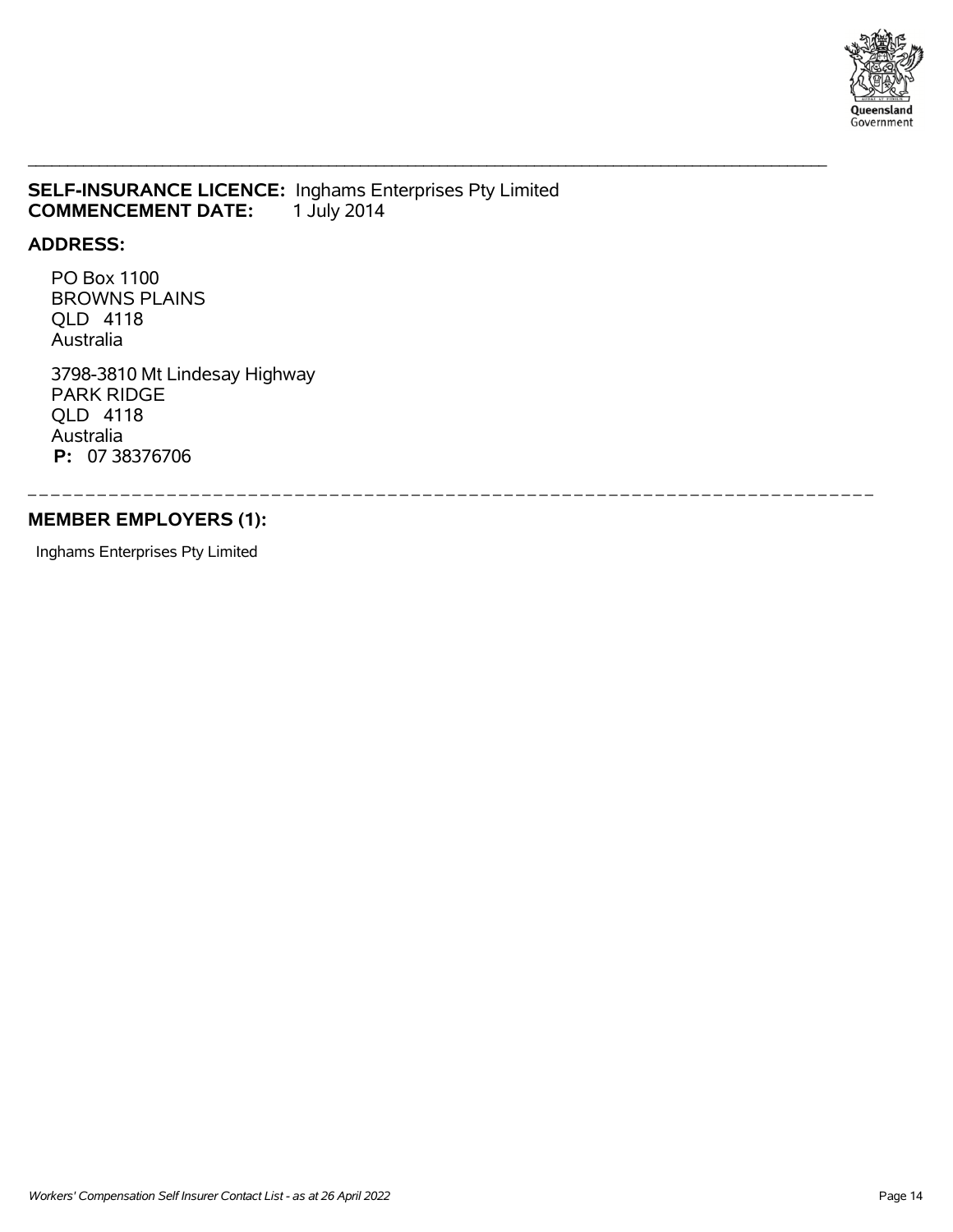

### **SELF-INSURANCE LICENCE:** JBS Australia Pty Limited **COMMENCEMENT DATE:** 1 July 1999

\_\_\_\_\_\_\_\_\_\_\_\_\_\_\_\_\_\_\_\_\_\_\_\_\_\_\_\_\_\_\_\_\_\_\_\_\_\_\_\_\_\_\_\_\_\_\_\_\_\_\_\_\_\_\_\_\_\_\_\_\_\_\_\_\_\_\_\_\_\_\_\_\_\_\_\_\_\_\_\_\_\_\_\_\_\_\_\_\_\_\_\_\_\_\_\_\_\_\_\_\_

\_ \_ \_ \_ \_ \_ \_ \_ \_ \_ \_ \_ \_ \_ \_ \_ \_ \_ \_ \_ \_ \_ \_ \_ \_ \_ \_ \_ \_ \_ \_ \_ \_ \_ \_ \_ \_ \_ \_ \_ \_ \_ \_ \_ \_ \_ \_ \_ \_ \_ \_ \_ \_ \_ \_ \_ \_ \_ \_ \_ \_ \_ \_ \_ \_ \_ \_ \_ \_ \_ \_ \_ \_

### **ADDRESS:**

 Workers' Compensation Department JBS Australia Pty Limited PO Box 139 BOOVAL QLD 4304 Australia  **P:** 07 38102305  **F:** 07 38161213

#### **MEMBER EMPLOYERS (10):**

 Flora Green Pty Ltd Hans Continental Smallgoods Pty Ltd Huon Aquaculture Company Pty Ltd JBS Australia Finance Pty Ltd JBS Australia Pty Limited Primo Foods Pty Ltd Primo Meats Admin Pty Ltd Primo Retail Pty Ltd Scott Automation & Robotics Pty Ltd Seven Point Pork Pty Ltd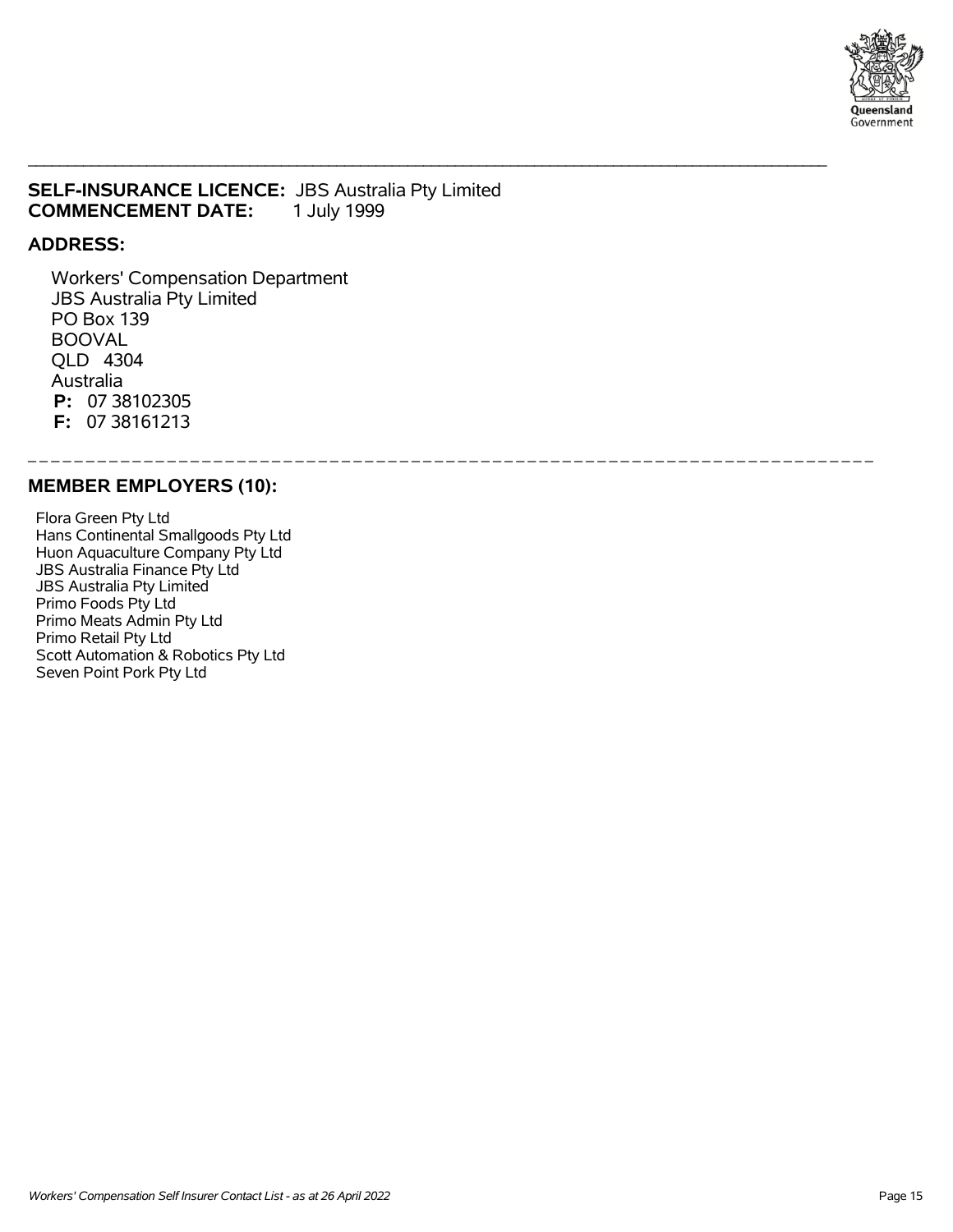

### **SELF-INSURANCE LICENCE:** Liberty Holdings Australia Ltd **COMMENCEMENT DATE:** 1 May 2001

\_\_\_\_\_\_\_\_\_\_\_\_\_\_\_\_\_\_\_\_\_\_\_\_\_\_\_\_\_\_\_\_\_\_\_\_\_\_\_\_\_\_\_\_\_\_\_\_\_\_\_\_\_\_\_\_\_\_\_\_\_\_\_\_\_\_\_\_\_\_\_\_\_\_\_\_\_\_\_\_\_\_\_\_\_\_\_\_\_\_\_\_\_\_\_\_\_\_\_\_\_

\_ \_ \_ \_ \_ \_ \_ \_ \_ \_ \_ \_ \_ \_ \_ \_ \_ \_ \_ \_ \_ \_ \_ \_ \_ \_ \_ \_ \_ \_ \_ \_ \_ \_ \_ \_ \_ \_ \_ \_ \_ \_ \_ \_ \_ \_ \_ \_ \_ \_ \_ \_ \_ \_ \_ \_ \_ \_ \_ \_ \_ \_ \_ \_ \_ \_ \_ \_ \_ \_ \_ \_ \_

#### **ADDRESS:**

 Liberty Holdings Australia Ltd c/- Gallagher Bassett GPO Box 14 BRISBANE QLD 4001 Australia  **P:** 07 30051742

## **MEMBER EMPLOYERS (11):**

 Austube Mills Pty Ltd Infrabuild (Manufacturing) Pty Ltd Infrabuild Construction Solutions Pty Ltd Infrabuild Trading Pty Ltd Infrabuild Wire Pty Limited Liberty Holdings Australia Ltd OneSteel Manufacturing Pty Limited OneSteel Recycling Pty Limited P & T Tube Mills Pty Ltd SSX Services Pty Limited Steelforce Australia Pty Ltd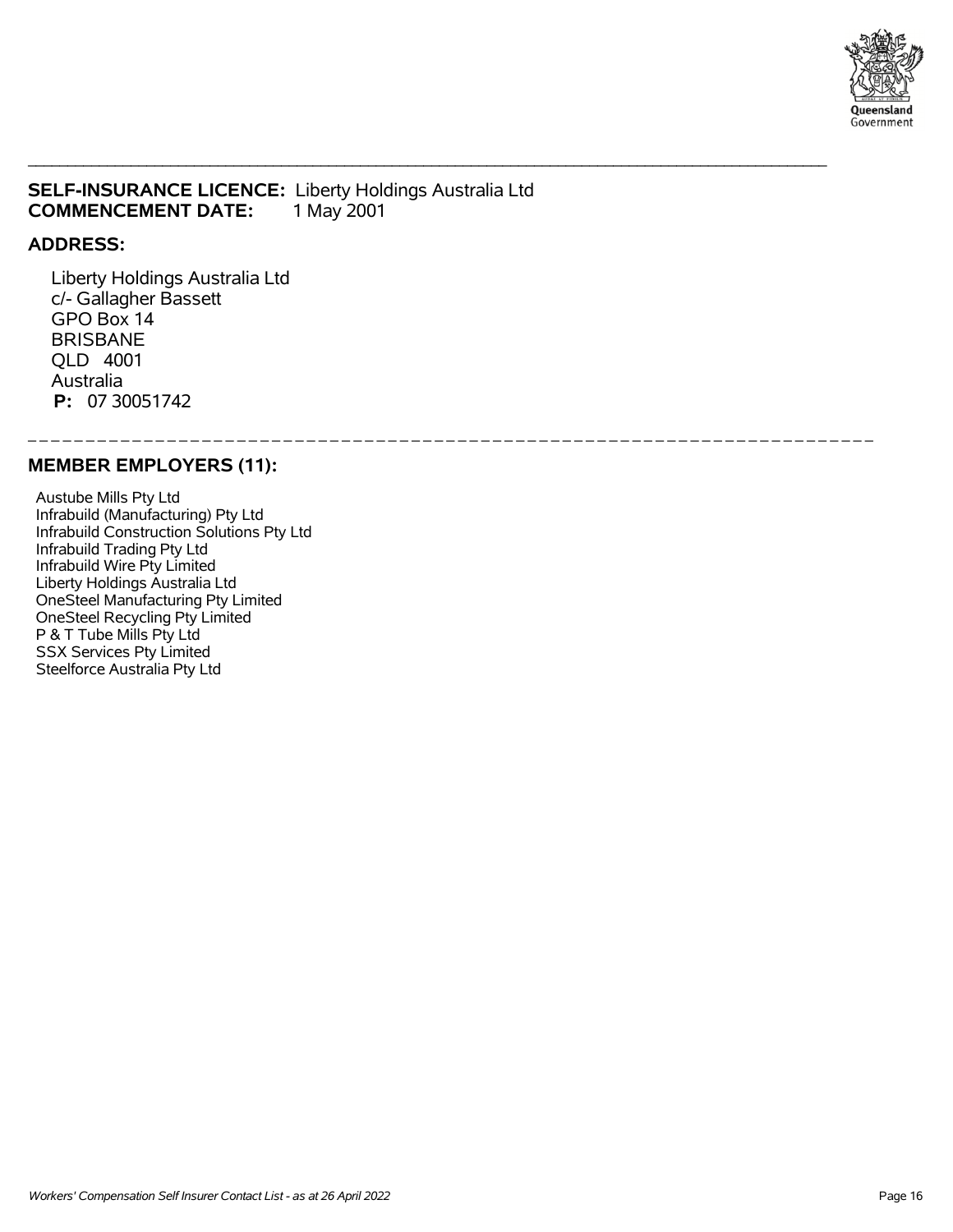

### **SELF-INSURANCE LICENCE:** Local Government Workcare **COMMENCEMENT DATE:** 1 June 1998

\_\_\_\_\_\_\_\_\_\_\_\_\_\_\_\_\_\_\_\_\_\_\_\_\_\_\_\_\_\_\_\_\_\_\_\_\_\_\_\_\_\_\_\_\_\_\_\_\_\_\_\_\_\_\_\_\_\_\_\_\_\_\_\_\_\_\_\_\_\_\_\_\_\_\_\_\_\_\_\_\_\_\_\_\_\_\_\_\_\_\_\_\_\_\_\_\_\_\_\_\_

\_ \_ \_ \_ \_ \_ \_ \_ \_ \_ \_ \_ \_ \_ \_ \_ \_ \_ \_ \_ \_ \_ \_ \_ \_ \_ \_ \_ \_ \_ \_ \_ \_ \_ \_ \_ \_ \_ \_ \_ \_ \_ \_ \_ \_ \_ \_ \_ \_ \_ \_ \_ \_ \_ \_ \_ \_ \_ \_ \_ \_ \_ \_ \_ \_ \_ \_ \_ \_ \_ \_ \_ \_

#### **ADDRESS:**

 Queensland Local Government Workcare Scheme PO Box 2321 FORTITUDE VALLEY BC QLD 4006 Australia  **P:** 07 30005530  **F:** 07 30005560

### **MEMBER EMPLOYERS (71):**

 Aurukun Shire Council Balonne Shire Council Banana Shire Council Barcaldine Regional Council Barcoo Shire Council Blackall-Tambo Regional Council Boulia Shire Council Bulloo Shire Council Bundaberg Regional Council Burdekin Shire Council Burke Shire Council Cairns Regional Council Carpentaria Shire Council Cassowary Coast Regional Council Central Highlands Regional Council Charters Towers Regional Council Cherbourg Aboriginal Shire Council Cloncurry Shire Council Cook Shire Council Croydon Shire Council Diamantina Shire Council Douglas Shire Council Etheridge Shire Council Flinders Shire Council Fraser Coast Regional Council Gladstone Airport Corporation Gladstone Regional Council Goondiwindi Regional Council Gympie Regional Council Hinchinbrook Shire Council Ipswich City Council Isaac Regional Council Kowanyama Aboriginal Shire Council Livingstone Shire Council Lockyer Valley Regional Council Logan City Council Longreach Regional Council Mackay Regional Council Maranoa Regional Council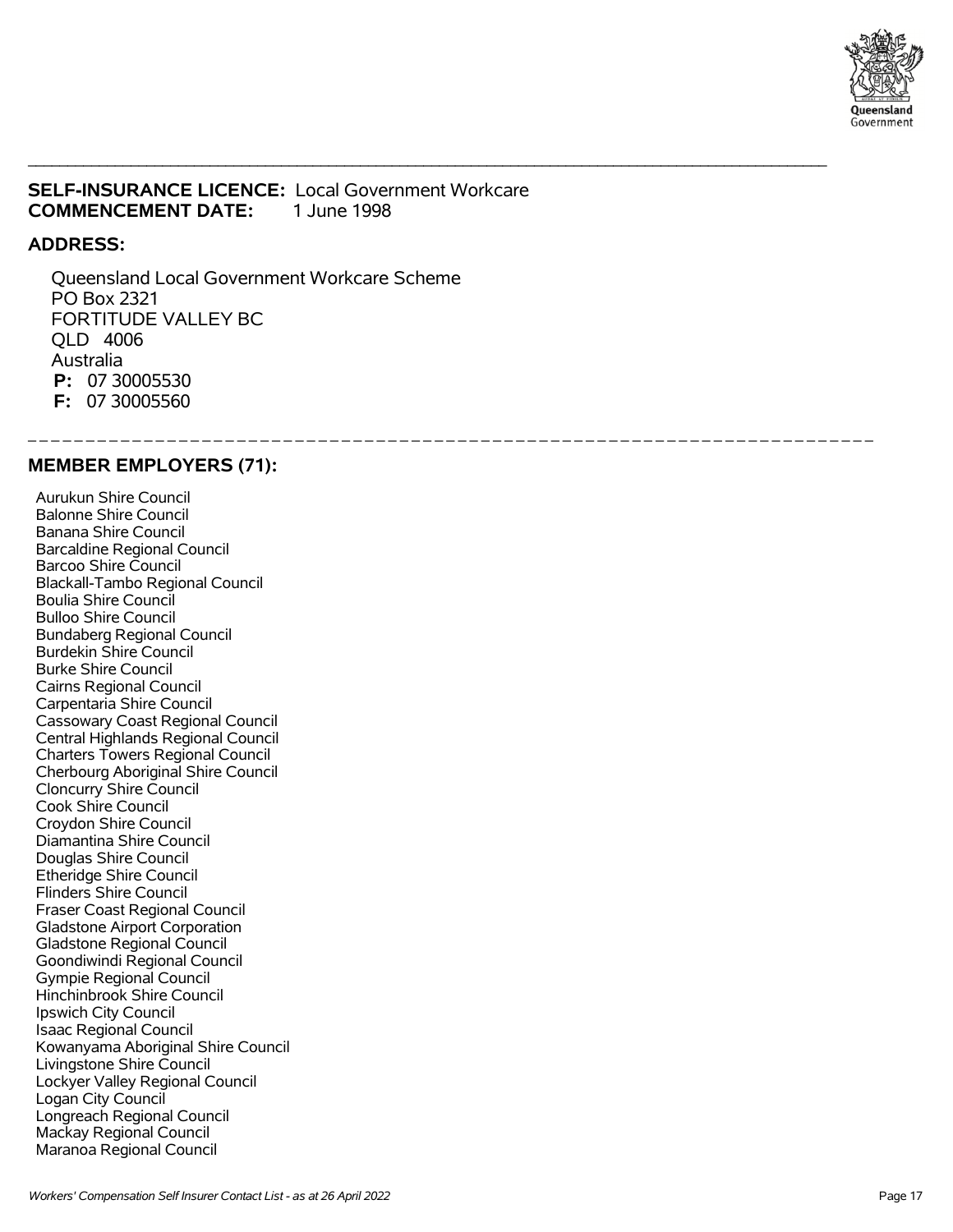

 Mareeba Shire Council McKinlay Shire Council Millovate Pty Ltd Moreton Bay Regional Council Mornington Shire Council Mount Isa City Council Murweh Shire Council Noosa Shire Council North Burnett Regional Council Paroo Shire Council Quilpie Shire Council Richmond Shire Council Rockhampton Regional Council Rodeo Capital Pty Ltd Scenic Rim Regional Council Somerset Regional Council South Burnett Regional Council Southern Downs Regional Council SunCentral Maroochydore Pty Ltd Sunshine Coast Events Centre Pty Ltd Sunshine Coast Regional Council Tablelands Regional Council Toowoomba Regional Council Torres Shire Council Torres Strait Island Regional Council Warwick Shire Tourism and Events Pty Ltd Western Downs Regional Council Whitsunday Regional Council Winton Shire Council Woorabinda Aboriginal Shire Council Wujal Wujal Aboriginal Shire Council Yarrabah Aboriginal Shire Council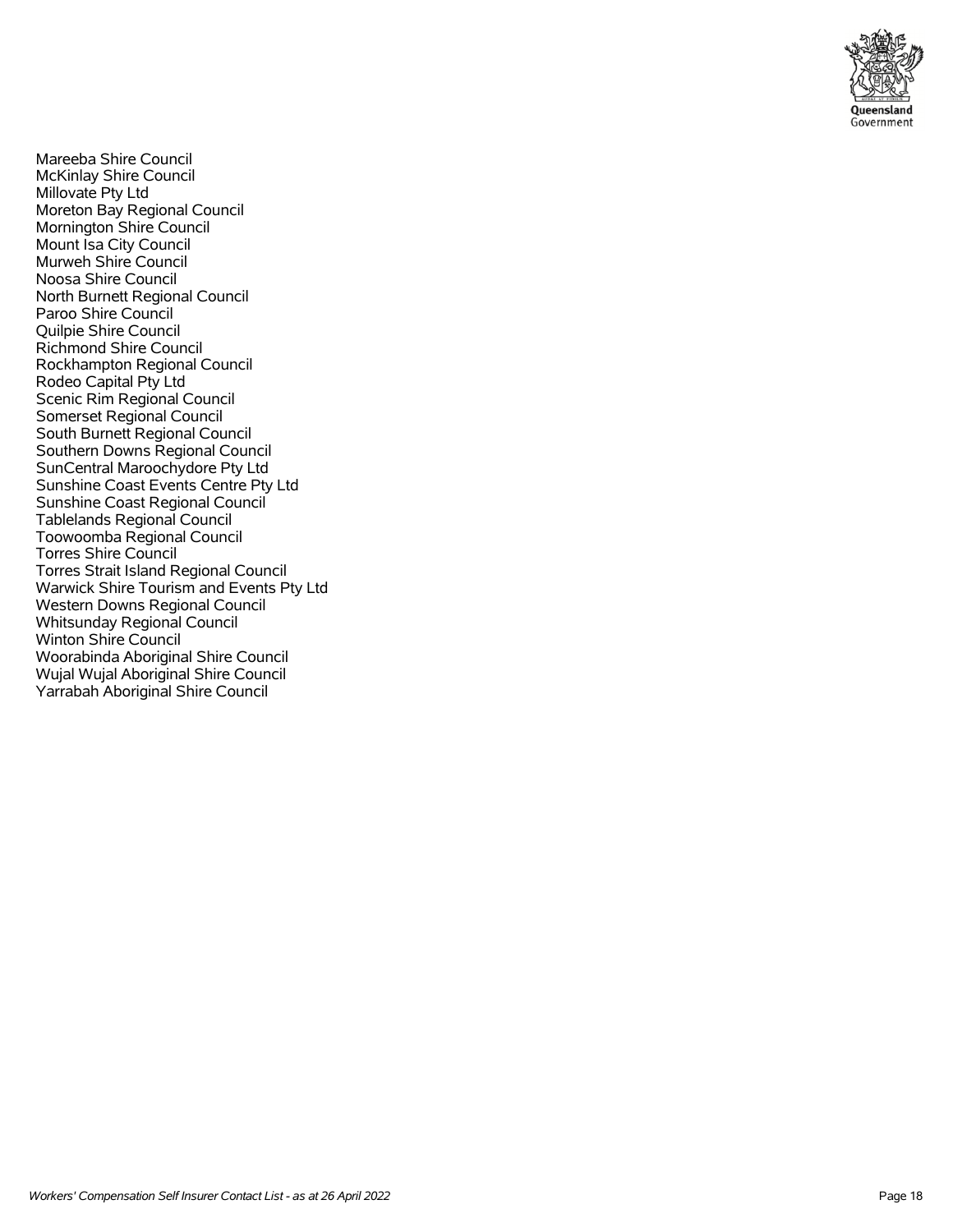

### **SELF-INSURANCE LICENCE:** Qantas Airways Limited **COMMENCEMENT DATE:** 1 April 1999

\_\_\_\_\_\_\_\_\_\_\_\_\_\_\_\_\_\_\_\_\_\_\_\_\_\_\_\_\_\_\_\_\_\_\_\_\_\_\_\_\_\_\_\_\_\_\_\_\_\_\_\_\_\_\_\_\_\_\_\_\_\_\_\_\_\_\_\_\_\_\_\_\_\_\_\_\_\_\_\_\_\_\_\_\_\_\_\_\_\_\_\_\_\_\_\_\_\_\_\_\_

\_ \_ \_ \_ \_ \_ \_ \_ \_ \_ \_ \_ \_ \_ \_ \_ \_ \_ \_ \_ \_ \_ \_ \_ \_ \_ \_ \_ \_ \_ \_ \_ \_ \_ \_ \_ \_ \_ \_ \_ \_ \_ \_ \_ \_ \_ \_ \_ \_ \_ \_ \_ \_ \_ \_ \_ \_ \_ \_ \_ \_ \_ \_ \_ \_ \_ \_ \_ \_ \_ \_ \_ \_

### **ADDRESS:**

 Qantas Workers' Compensation Administration Rooms Brisbane Domestic Terminal BRISBANE AIRPORT QLD 4008 Australia  **P:** 07 32382005  **F:** 07 38608711

#### **MEMBER EMPLOYERS (14):**

 Eastern Australia Airlines Pty Limited Jetstar Airways Pty Limited Jetstar Group Pty Ltd Jetstar Services Pty Limited National Jet Operations Services Pty Ltd National Jet Systems Pty Ltd QF Cabin Crew Australia Pty Limited Qantas Airways Limited Qantas Courier Limited Qantas Domestic Pty Limited Qantas Ground Services Pty Limited Qantas Information Technology Ltd Qantas Road Express Pty Limited Sunstate Airlines (Qld) Pty Limited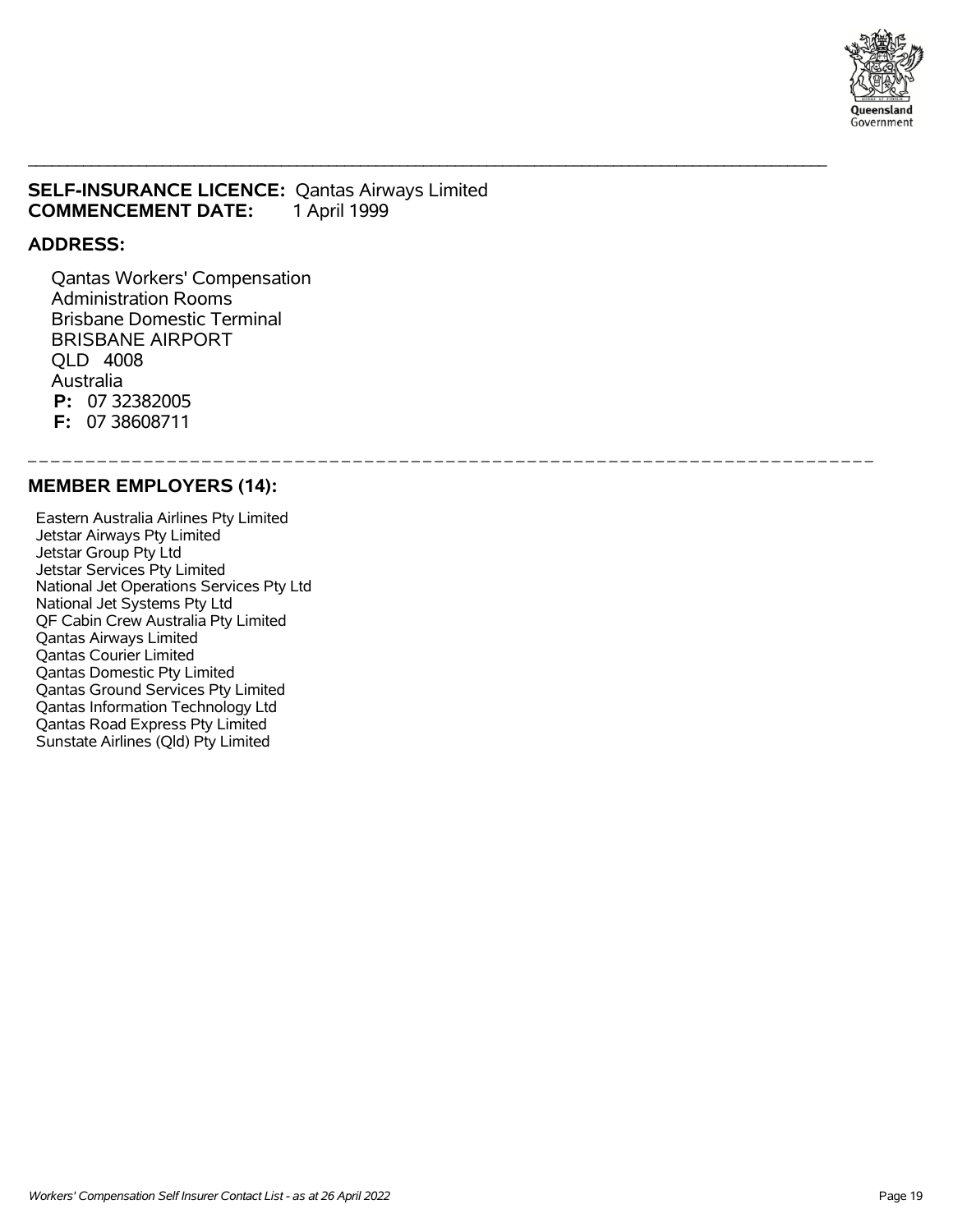

### **SELF-INSURANCE LICENCE:** Queensland Rail Limited **COMMENCEMENT DATE:** 1 July 2010 **COMMENCEMENT DATE:**

#### **ADDRESS:**

 GPO Box 1429 BRISBANE QLD 4001 Australia  **P:** 07 30720437

\_ \_ \_ \_ \_ \_ \_ \_ \_ \_ \_ \_ \_ \_ \_ \_ \_ \_ \_ \_ \_ \_ \_ \_ \_ \_ \_ \_ \_ \_ \_ \_ \_ \_ \_ \_ \_ \_ \_ \_ \_ \_ \_ \_ \_ \_ \_ \_ \_ \_ \_ \_ \_ \_ \_ \_ \_ \_ \_ \_ \_ \_ \_ \_ \_ \_ \_ \_ \_ \_ \_ \_ \_

\_\_\_\_\_\_\_\_\_\_\_\_\_\_\_\_\_\_\_\_\_\_\_\_\_\_\_\_\_\_\_\_\_\_\_\_\_\_\_\_\_\_\_\_\_\_\_\_\_\_\_\_\_\_\_\_\_\_\_\_\_\_\_\_\_\_\_\_\_\_\_\_\_\_\_\_\_\_\_\_\_\_\_\_\_\_\_\_\_\_\_\_\_\_\_\_\_\_\_\_\_

### **MEMBER EMPLOYERS (2):**

 Queensland Rail Queensland Rail Limited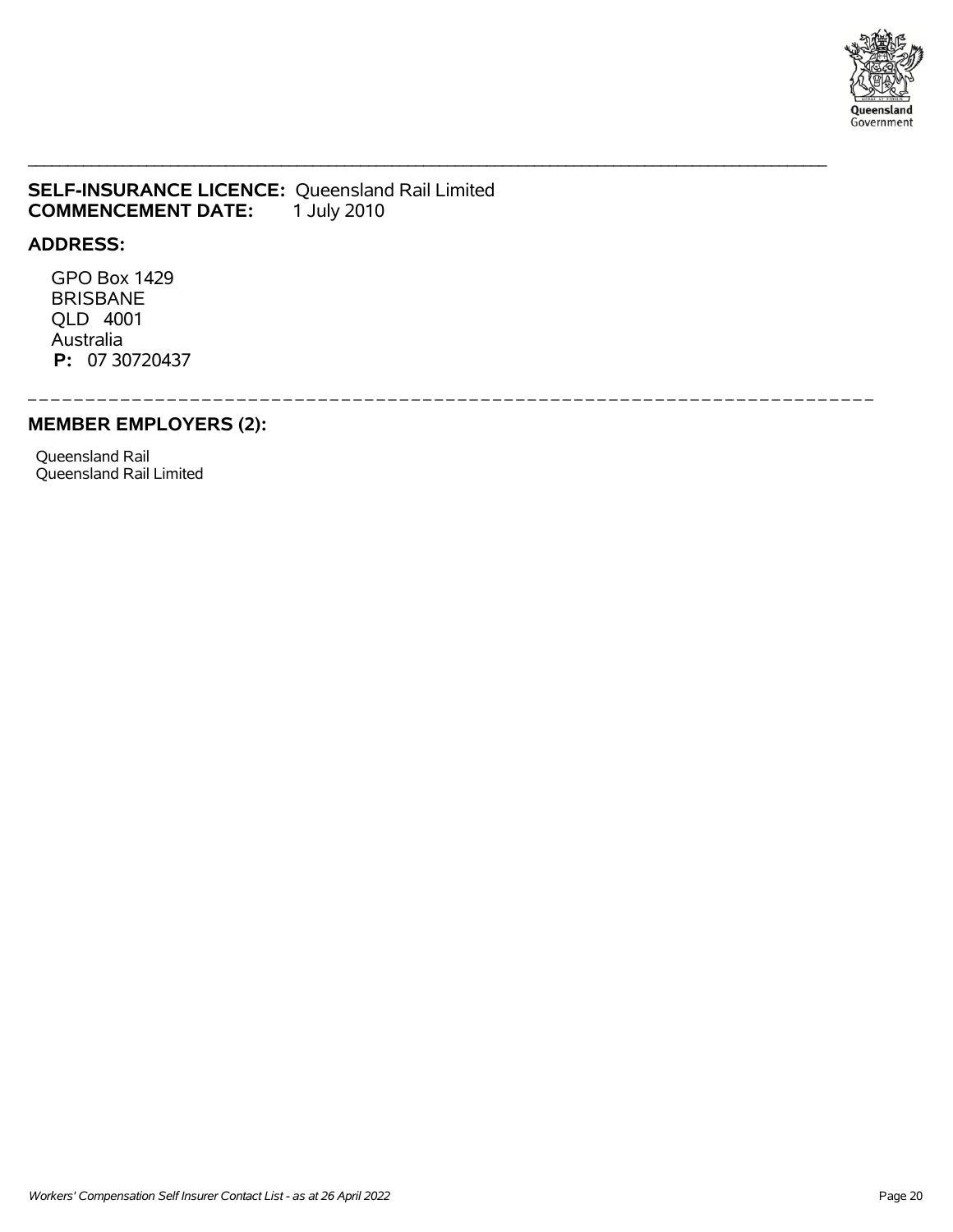

## **SELF-INSURANCE LICENCE: Redland City Council COMMENCEMENT DATE: 1 October 1998 COMMENCEMENT DATE:**

\_\_\_\_\_\_\_\_\_\_\_\_\_\_\_\_\_\_\_\_\_\_\_\_\_\_\_\_\_\_\_\_\_\_\_\_\_\_\_\_\_\_\_\_\_\_\_\_\_\_\_\_\_\_\_\_\_\_\_\_\_\_\_\_\_\_\_\_\_\_\_\_\_\_\_\_\_\_\_\_\_\_\_\_\_\_\_\_\_\_\_\_\_\_\_\_\_\_\_\_\_

\_ \_ \_ \_ \_ \_ \_ \_ \_ \_ \_ \_ \_ \_ \_ \_ \_ \_ \_ \_ \_ \_ \_ \_ \_ \_ \_ \_ \_ \_ \_ \_ \_ \_ \_ \_ \_ \_ \_ \_ \_ \_ \_ \_ \_ \_ \_ \_ \_ \_ \_ \_ \_ \_ \_ \_ \_ \_ \_ \_ \_ \_ \_ \_ \_ \_ \_ \_ \_ \_ \_ \_ \_

#### **ADDRESS:**

 Redland WorkCover PO Box 681 CLEVELAND QLD 4163 Australia  **P:** 07 38298339  **F:** 07 38298300

### **MEMBER EMPLOYERS (2):**

 Redland City Council Redland Investment Corporation Pty Ltd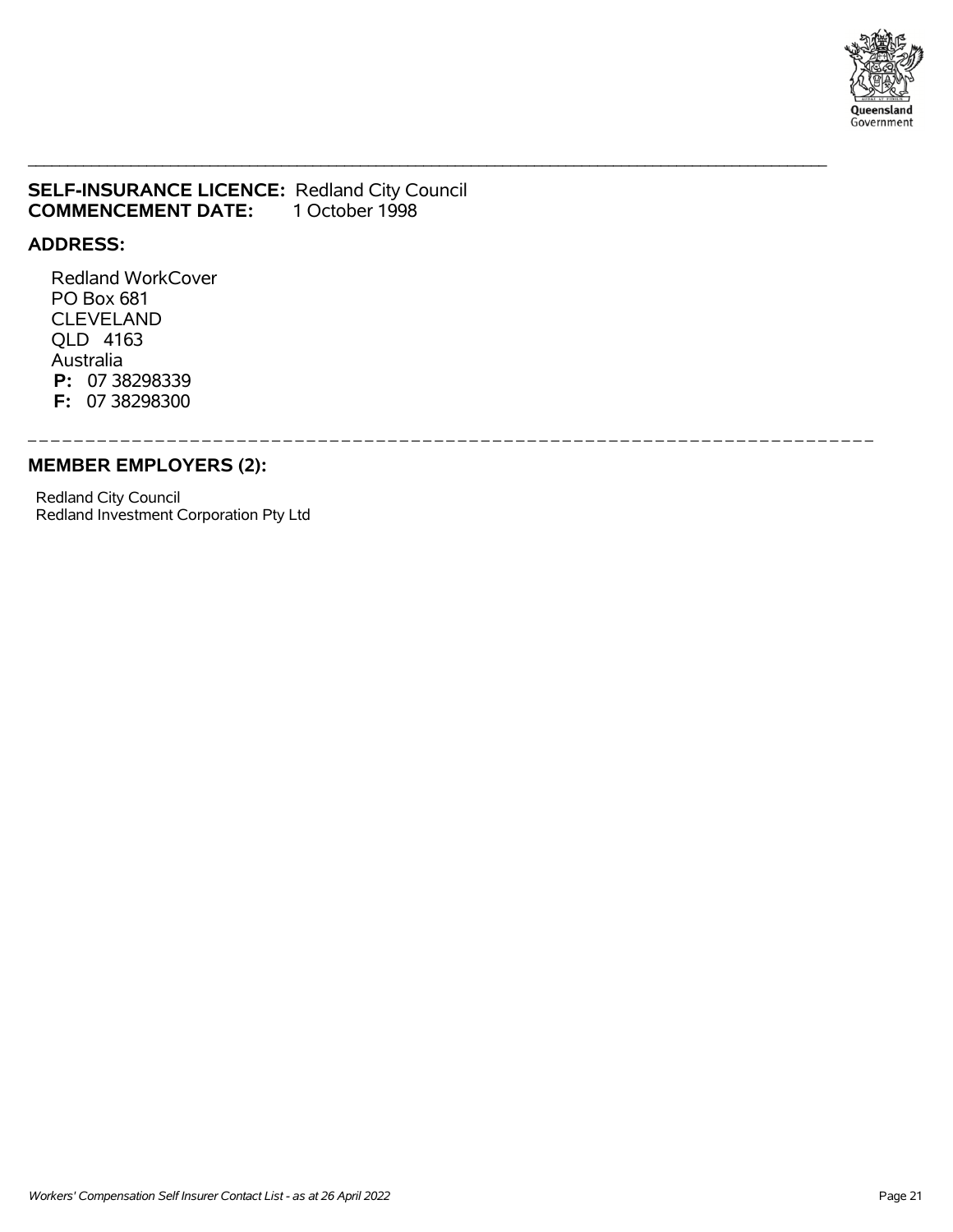

## **SELF-INSURANCE LICENCE:** South32 Cannington Proprietary Limited **COMMENCEMENT DATE:**

\_ \_ \_ \_ \_ \_ \_ \_ \_ \_ \_ \_ \_ \_ \_ \_ \_ \_ \_ \_ \_ \_ \_ \_ \_ \_ \_ \_ \_ \_ \_ \_ \_ \_ \_ \_ \_ \_ \_ \_ \_ \_ \_ \_ \_ \_ \_ \_ \_ \_ \_ \_ \_ \_ \_ \_ \_ \_ \_ \_ \_ \_ \_ \_ \_ \_ \_ \_ \_ \_ \_ \_ \_

\_\_\_\_\_\_\_\_\_\_\_\_\_\_\_\_\_\_\_\_\_\_\_\_\_\_\_\_\_\_\_\_\_\_\_\_\_\_\_\_\_\_\_\_\_\_\_\_\_\_\_\_\_\_\_\_\_\_\_\_\_\_\_\_\_\_\_\_\_\_\_\_\_\_\_\_\_\_\_\_\_\_\_\_\_\_\_\_\_\_\_\_\_\_\_\_\_\_\_\_\_

### **ADDRESS:**

 South32 Cannington Self-Insurance C/- Allianz Australia Insurance Ltd 324 Queen Street BRISBANE CITY QLD 4000 Australia  **P:** 07 30237908

## **MEMBER EMPLOYERS (3):**

 Eagle Downs Coal Management Pty Ltd Groote Eylandt Mining Company Pty Ltd South32 Cannington Proprietary Limited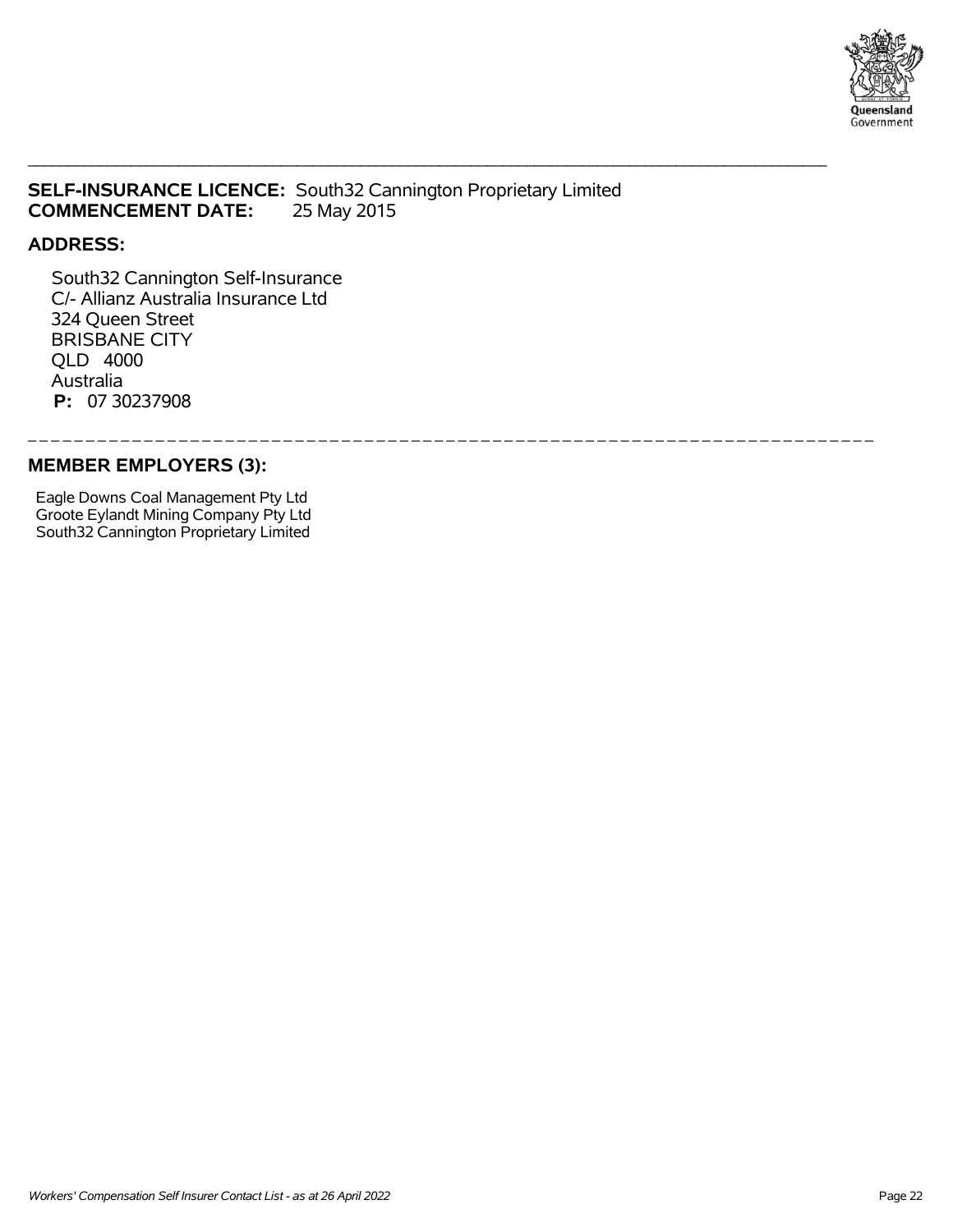

### **SELF-INSURANCE LICENCE:** Teys Australia Meat Group Pty Ltd **COMMENCEMENT DATE:** 1 May 1999

#### **ADDRESS:**

 PO Box 129 ARCHERFIELD BC QLD 4108 Australia  **P:** 07 31989144

#### \_\_\_\_\_\_\_\_\_\_\_\_\_\_\_\_\_\_\_

\_\_\_\_\_\_\_\_\_\_\_\_\_\_\_\_\_\_\_\_\_\_\_\_\_\_\_\_\_\_\_\_\_\_\_\_\_\_\_\_\_\_\_\_\_\_\_\_\_\_\_\_\_\_\_\_\_\_\_\_\_\_\_\_\_\_\_\_\_\_\_\_\_\_\_\_\_\_\_\_\_\_\_\_\_\_\_\_\_\_\_\_\_\_\_\_\_\_\_\_\_

### **MEMBER EMPLOYERS (11):**

 Teys Australia Beenleigh Pty Ltd Teys Australia Biloela Pty Ltd Teys Australia Central Queensland Pty Ltd Teys Australia Condamine Pty Ltd Teys Australia Distribution Pty Ltd Teys Australia Food Solutions Pty Ltd Teys Australia Management Pty Ltd Teys Australia Meat Group Pty Ltd Teys Australia Murgon Pty Ltd Teys Australia Pty Ltd Teys Financial Services Pty Ltd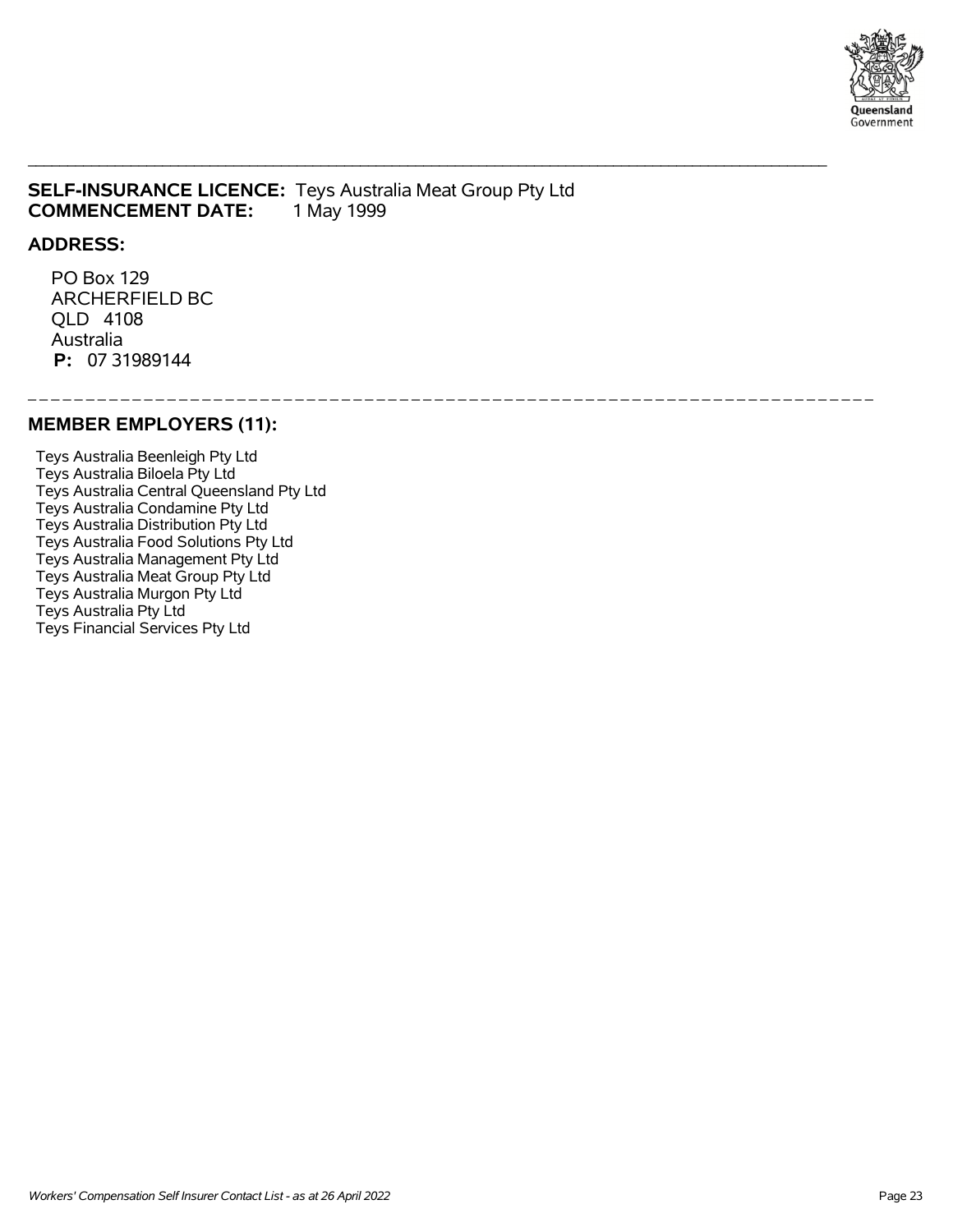

## **SELF-INSURANCE LICENCE:** The Star Entertainment Group Limited **COMMENCEMENT DATE:** 1 July 2002

\_\_\_\_\_\_\_\_\_\_\_\_\_\_\_\_\_\_\_\_\_\_\_\_\_\_\_\_\_\_\_\_\_\_\_\_\_\_\_\_\_\_\_\_\_\_\_\_\_\_\_\_\_\_\_\_\_\_\_\_\_\_\_\_\_\_\_\_\_\_\_\_\_\_\_\_\_\_\_\_\_\_\_\_\_\_\_\_\_\_\_\_\_\_\_\_\_\_\_\_\_

\_ \_ \_ \_ \_ \_ \_ \_ \_ \_ \_ \_ \_ \_ \_ \_ \_ \_ \_ \_ \_ \_ \_ \_ \_ \_ \_ \_ \_ \_ \_ \_ \_ \_ \_ \_ \_ \_ \_ \_ \_ \_ \_ \_ \_ \_ \_ \_ \_ \_ \_ \_ \_ \_ \_ \_ \_ \_ \_ \_ \_ \_ \_ \_ \_ \_ \_ \_ \_ \_ \_ \_ \_

### **ADDRESS:**

 The Star Entertainment Group Self-Insurance Unit c/- Gallagher Bassett GPO Box 14 BRISBANE QLD 4001 Australia  **P:** 07 30051742

**MEMBER EMPLOYERS (5):**

 The Star Entertainment Group Limited The Star Entertainment Qld Limited The Star Entertainment Technology Services Pty Ltd The Star Entertainment Training Company Pty Ltd The Star Pty Limited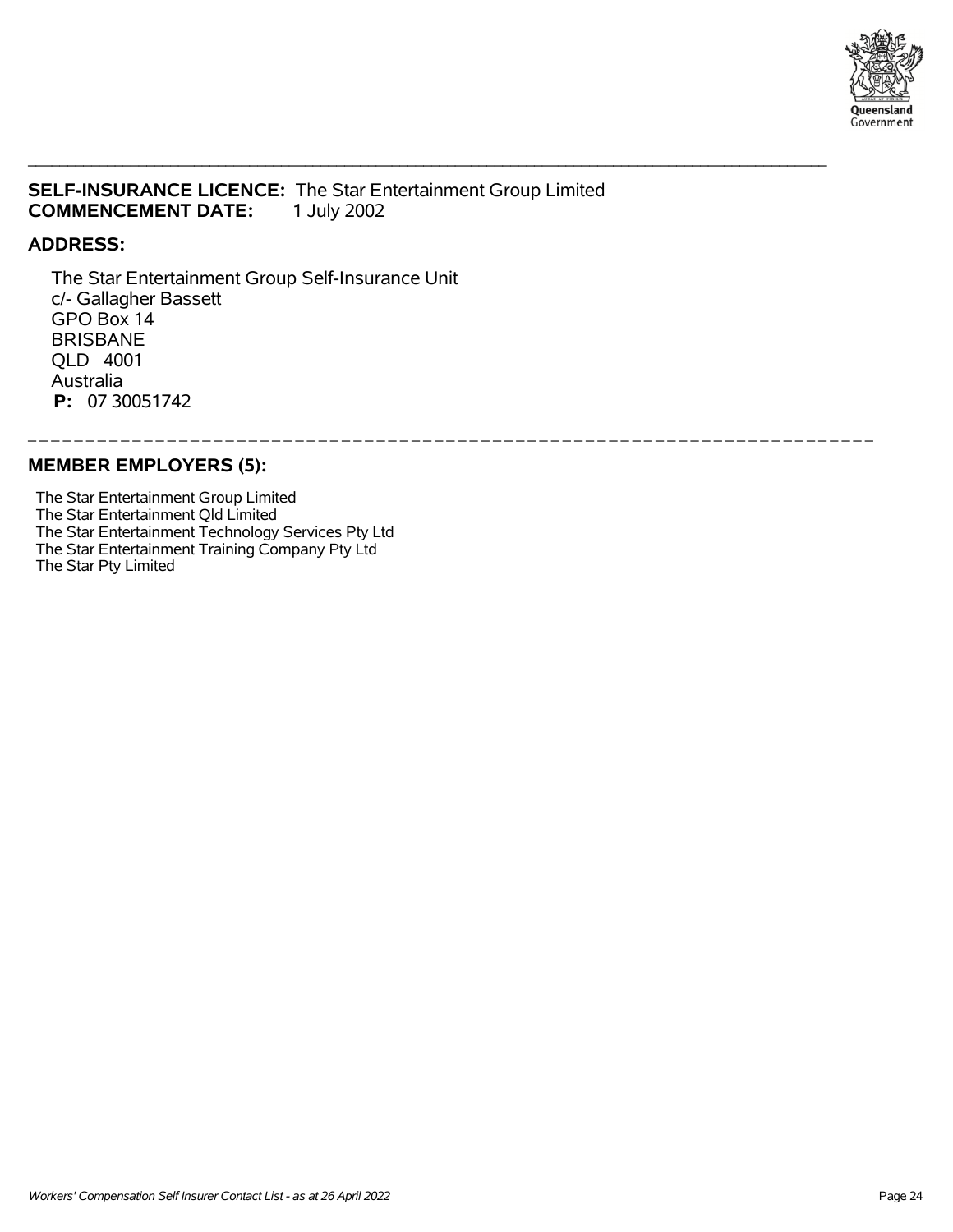

### **SELF-INSURANCE LICENCE:** The University of Queensland **COMMENCEMENT DATE:** 1 April 2001 **COMMENCEMENT DATE:**

\_\_\_\_\_\_\_\_\_\_\_\_\_\_\_\_\_\_\_\_\_\_\_\_\_\_\_\_\_\_\_\_\_\_\_\_\_\_\_\_\_\_\_\_\_\_\_\_\_\_\_\_\_\_\_\_\_\_\_\_\_\_\_\_\_\_\_\_\_\_\_\_\_\_\_\_\_\_\_\_\_\_\_\_\_\_\_\_\_\_\_\_\_\_\_\_\_\_\_\_\_

\_ \_ \_ \_ \_ \_ \_ \_ \_ \_ \_ \_ \_ \_ \_ \_ \_ \_ \_ \_ \_ \_ \_ \_ \_ \_ \_ \_ \_ \_ \_ \_ \_ \_ \_ \_ \_ \_ \_ \_ \_ \_ \_ \_ \_ \_ \_ \_ \_ \_ \_ \_ \_ \_ \_ \_ \_ \_ \_ \_ \_ \_ \_ \_ \_ \_ \_ \_ \_ \_ \_ \_ \_

### **ADDRESS:**

 Work Injury Management The University of Queensland Level 6, Building 69 ST LUCIA QLD 4072 Australia  **P:** 07 33656022  **F:** 07 33657022

#### **MEMBER EMPLOYERS (9):**

 Aussie Colours Pty Ltd JKTech Pty Ltd Leximancer Pty Ltd The University of Queensland UQ College Limited UQ Health Care Limited UQ Residences Limited UQ Sport Ltd Uniquest Pty Limited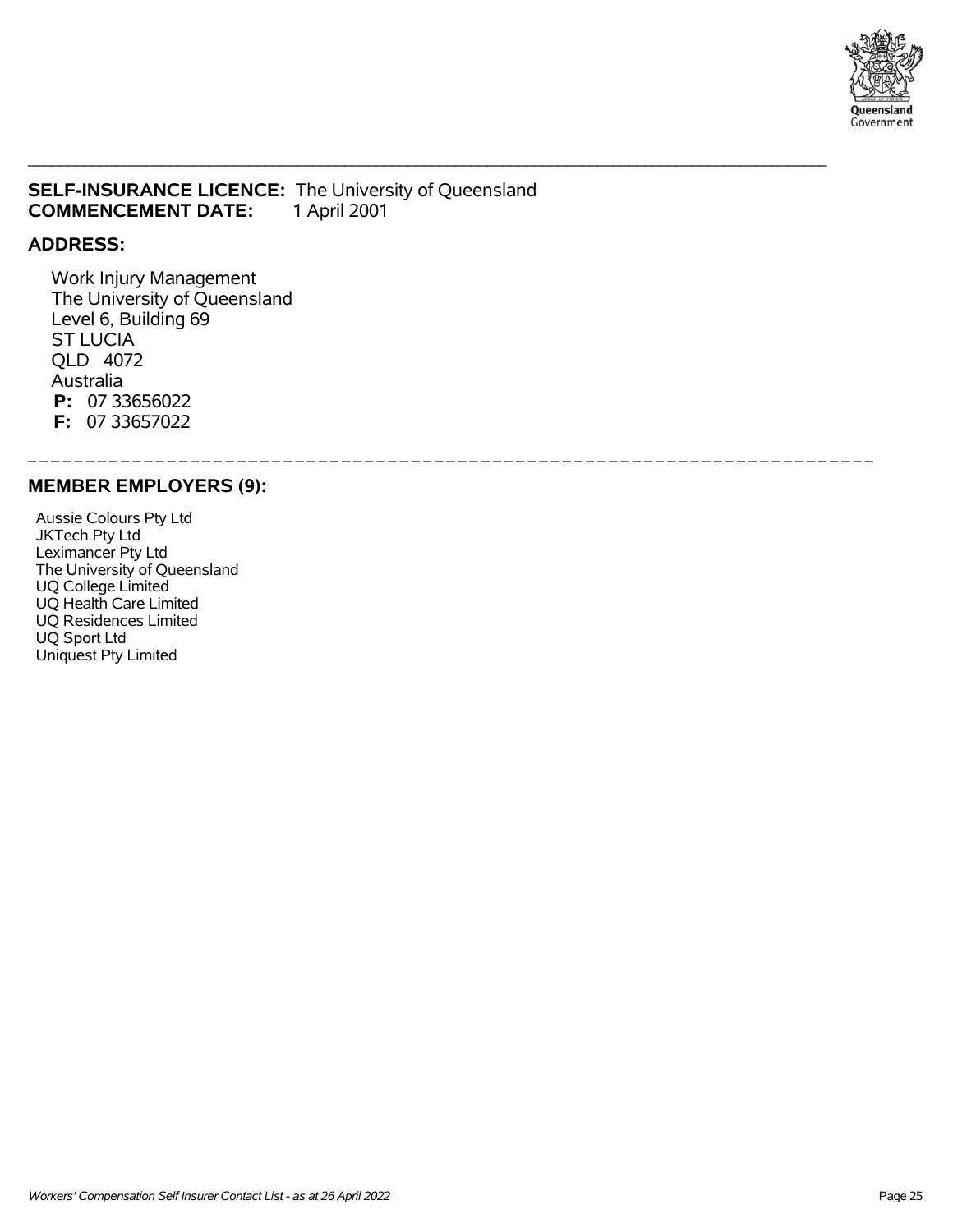

### **SELF-INSURANCE LICENCE:** Toll Holdings Limited<br>**COMMENCEMENT DATE:** 1 September 2006 **COMMENCEMENT DATE:**

#### **ADDRESS:**

 16 Terrace Place MURARRIE QLD 4172 Australia  **M:** 0429533907

\_ \_ \_ \_ \_ \_ \_ \_ \_ \_ \_ \_ \_ \_ \_ \_ \_ \_ \_ \_ \_ \_ \_ \_ \_ \_ \_ \_ \_ \_ \_ \_ \_ \_ \_ \_ \_ \_ \_ \_ \_ \_ \_ \_ \_ \_ \_ \_ \_ \_ \_ \_ \_ \_ \_ \_ \_ \_ \_ \_ \_ \_ \_ \_ \_ \_ \_ \_ \_ \_ \_ \_ \_

\_\_\_\_\_\_\_\_\_\_\_\_\_\_\_\_\_\_\_\_\_\_\_\_\_\_\_\_\_\_\_\_\_\_\_\_\_\_\_\_\_\_\_\_\_\_\_\_\_\_\_\_\_\_\_\_\_\_\_\_\_\_\_\_\_\_\_\_\_\_\_\_\_\_\_\_\_\_\_\_\_\_\_\_\_\_\_\_\_\_\_\_\_\_\_\_\_\_\_\_\_

### **MEMBER EMPLOYERS (11):**

 Gulf Freight Services Pty Ltd Perkins Shipping Pty Ltd Toll Energy and Marine Logistics Pty Ltd Toll Global Forwarding Pty Limited Toll Holdings Limited Toll Mining Services (MH) Pty Ltd Toll Mining Services (MW) Pty Ltd Toll North Pty Ltd Toll Personnel Pty Ltd Toll Remote Logistics Pty Ltd Toll Transport Pty Ltd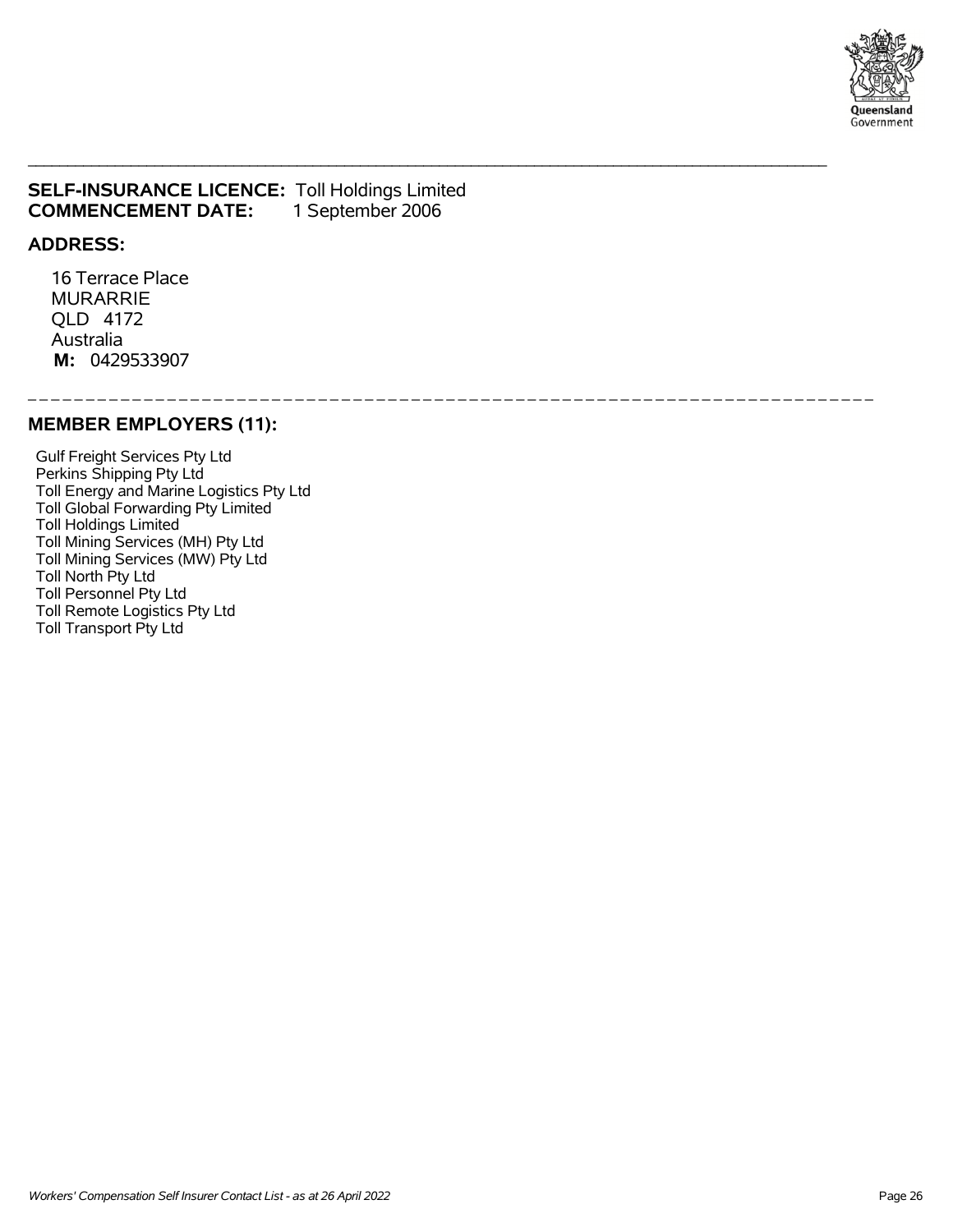

### **SELF-INSURANCE LICENCE:** Townsville City Council **COMMENCEMENT DATE:** 4 November 1998

### **ADDRESS:**

 Townsville City Council PO Box 1268 **TOWNSVILLE**  QLD 4810 Australia  **P:** 07 47279026

\_ \_ \_ \_ \_ \_ \_ \_ \_ \_ \_ \_ \_ \_ \_ \_ \_ \_ \_ \_ \_ \_ \_ \_ \_ \_ \_ \_ \_ \_ \_ \_ \_ \_ \_ \_ \_ \_ \_ \_ \_ \_ \_ \_ \_ \_ \_ \_ \_ \_ \_ \_ \_ \_ \_ \_ \_ \_ \_ \_ \_ \_ \_ \_ \_ \_ \_ \_ \_ \_ \_ \_ \_

\_\_\_\_\_\_\_\_\_\_\_\_\_\_\_\_\_\_\_\_\_\_\_\_\_\_\_\_\_\_\_\_\_\_\_\_\_\_\_\_\_\_\_\_\_\_\_\_\_\_\_\_\_\_\_\_\_\_\_\_\_\_\_\_\_\_\_\_\_\_\_\_\_\_\_\_\_\_\_\_\_\_\_\_\_\_\_\_\_\_\_\_\_\_\_\_\_\_\_\_\_

## **MEMBER EMPLOYERS (1):**

Townsville City Council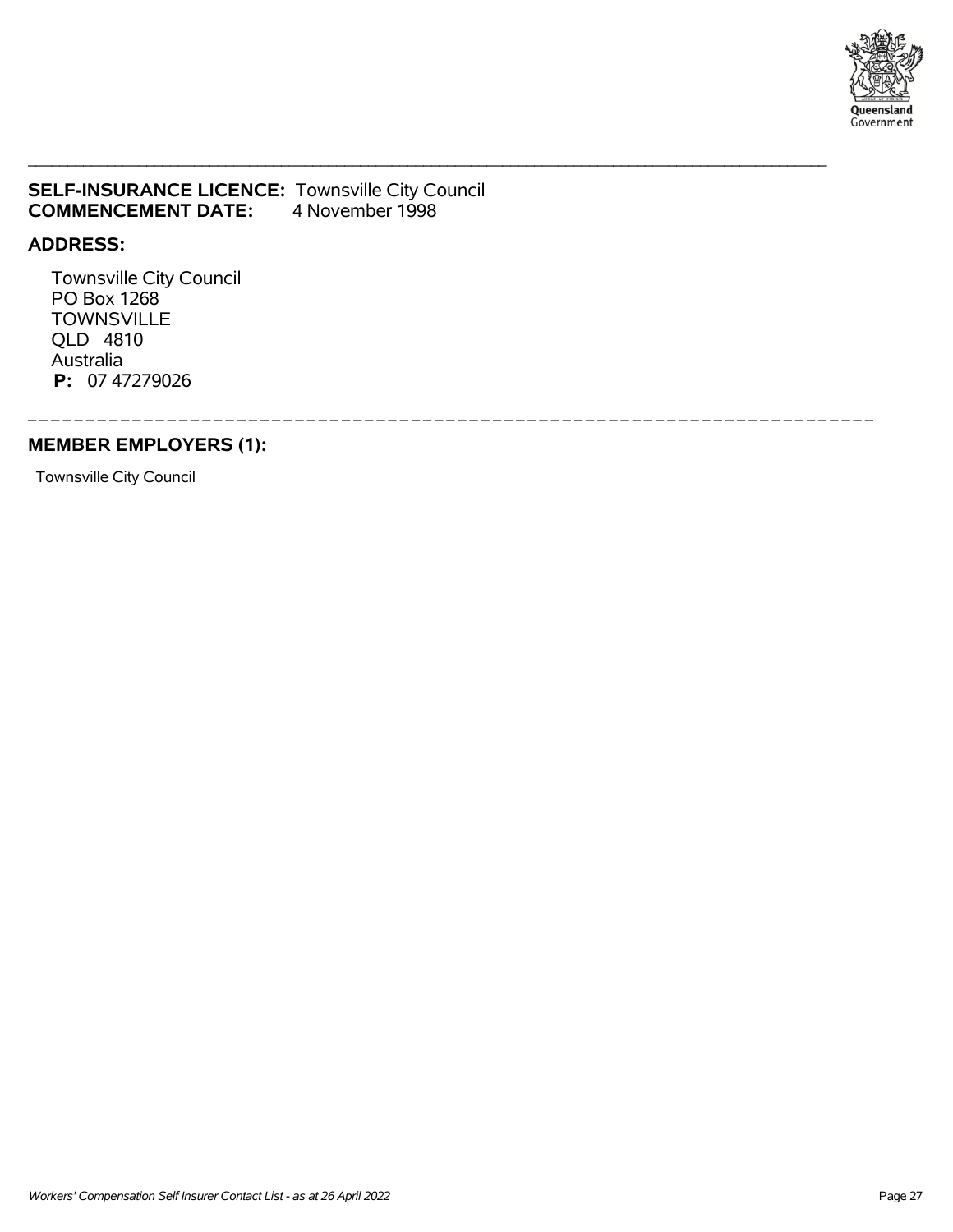

### **SELF-INSURANCE LICENCE:** Wesfarmers Limited **COMMENCEMENT DATE:** 1 December 2019

\_\_\_\_\_\_\_\_\_\_\_\_\_\_\_\_\_\_\_\_\_\_\_\_\_\_\_\_\_\_\_\_\_\_\_\_\_\_\_\_\_\_\_\_\_\_\_\_\_\_\_\_\_\_\_\_\_\_\_\_\_\_\_\_\_\_\_\_\_\_\_\_\_\_\_\_\_\_\_\_\_\_\_\_\_\_\_\_\_\_\_\_\_\_\_\_\_\_\_\_\_

\_ \_ \_ \_ \_ \_ \_ \_ \_ \_ \_ \_ \_ \_ \_ \_ \_ \_ \_ \_ \_ \_ \_ \_ \_ \_ \_ \_ \_ \_ \_ \_ \_ \_ \_ \_ \_ \_ \_ \_ \_ \_ \_ \_ \_ \_ \_ \_ \_ \_ \_ \_ \_ \_ \_ \_ \_ \_ \_ \_ \_ \_ \_ \_ \_ \_ \_ \_ \_ \_ \_ \_ \_

#### **ADDRESS:**

 96 Mt Gravatt-Capalaba Road Level 2 Nexus Building UPPER MOUNT GRAVATT QLD 4122 Australia  **P:** 07 33470900

 PO Box M978 PERTH WA 6843 Australia

#### **MEMBER EMPLOYERS (19):**

 Australian Pharmaceutical Industries Ltd Australian Vinyls Corporation Limited Blacksmith Jacks Pty Ltd Bullivants Pty Limited Bunnings Group Limited Clearskincare Clinics Payroll Pty Ltd Coregas Pty Ltd Geeks2u Pty Limited Greencap Pty Ltd J Blackwood & Son Pty Ltd Kmart Australia Limited Officeworks Ltd Priceline Proprietary Limited R.J. Beaumont & Co. Pty. Ltd. Target Australia Pty Ltd The Workwear Group Pty Ltd Tilers Plus Pty Limited Trimevac Pty Ltd Wesfarmers Limited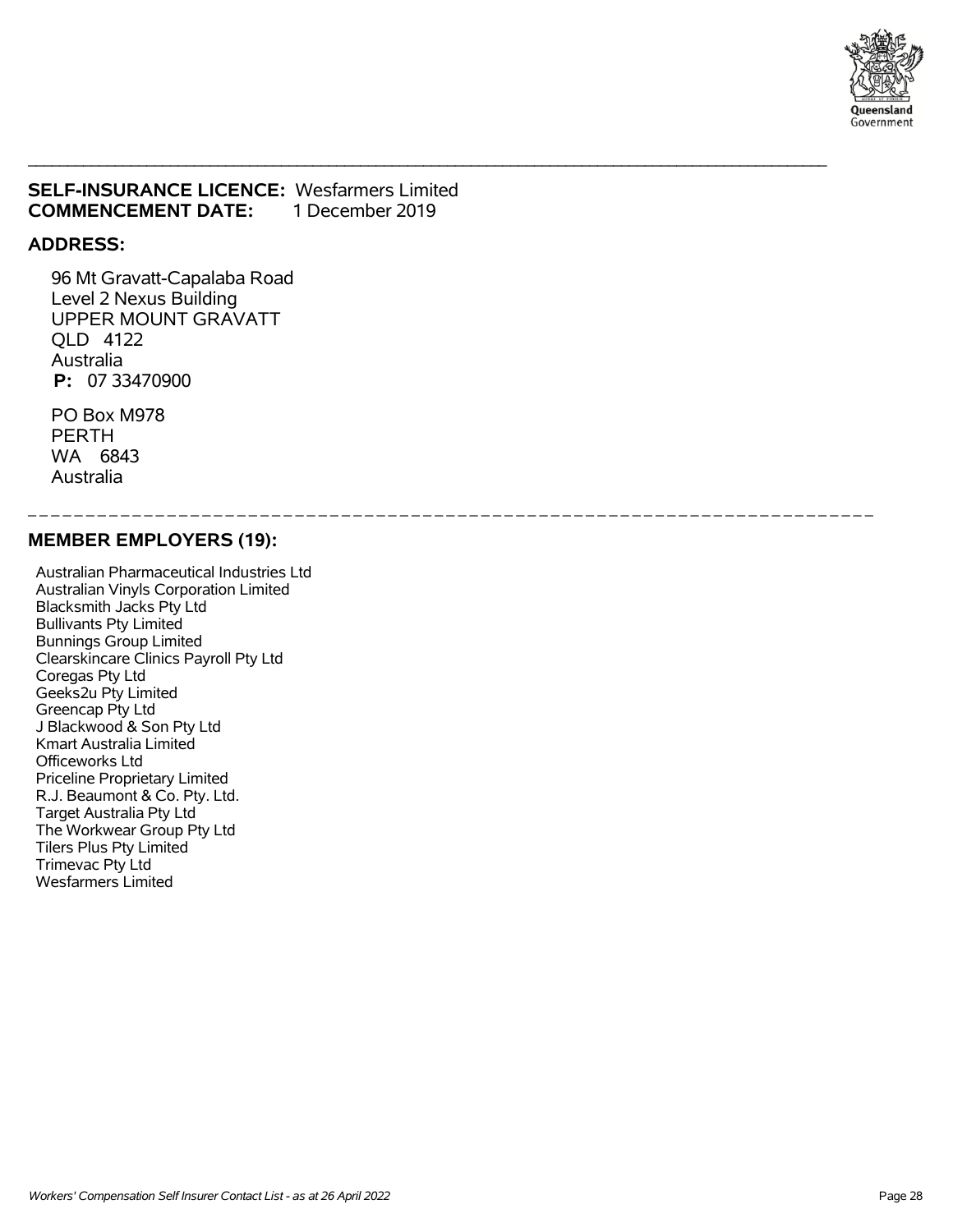

### **SELF-INSURANCE LICENCE:** Westpac Banking Corporation **COMMENCEMENT DATE:** 1 July 1998

\_\_\_\_\_\_\_\_\_\_\_\_\_\_\_\_\_\_\_\_\_\_\_\_\_\_\_\_\_\_\_\_\_\_\_\_\_\_\_\_\_\_\_\_\_\_\_\_\_\_\_\_\_\_\_\_\_\_\_\_\_\_\_\_\_\_\_\_\_\_\_\_\_\_\_\_\_\_\_\_\_\_\_\_\_\_\_\_\_\_\_\_\_\_\_\_\_\_\_\_\_

\_ \_ \_ \_ \_ \_ \_ \_ \_ \_ \_ \_ \_ \_ \_ \_ \_ \_ \_ \_ \_ \_ \_ \_ \_ \_ \_ \_ \_ \_ \_ \_ \_ \_ \_ \_ \_ \_ \_ \_ \_ \_ \_ \_ \_ \_ \_ \_ \_ \_ \_ \_ \_ \_ \_ \_ \_ \_ \_ \_ \_ \_ \_ \_ \_ \_ \_ \_ \_ \_ \_ \_ \_

### **ADDRESS:**

 123 Eagle Street Riverside Centre Level 15 BRISBANE QLD 4000 Australia  **F:** 07 32272482  **M:** 0466327407

#### **MEMBER EMPLOYERS (8):**

 Asgard Wealth Solutions Ltd BT Financial Group Pty Limited BT Funds Management No. 2 Limited Hastings Funds Management Limited Hastings Management Pty Limited RAMS Financial Group Pty Limited Westpac Banking Corporation Westpac Financial Consultants Limited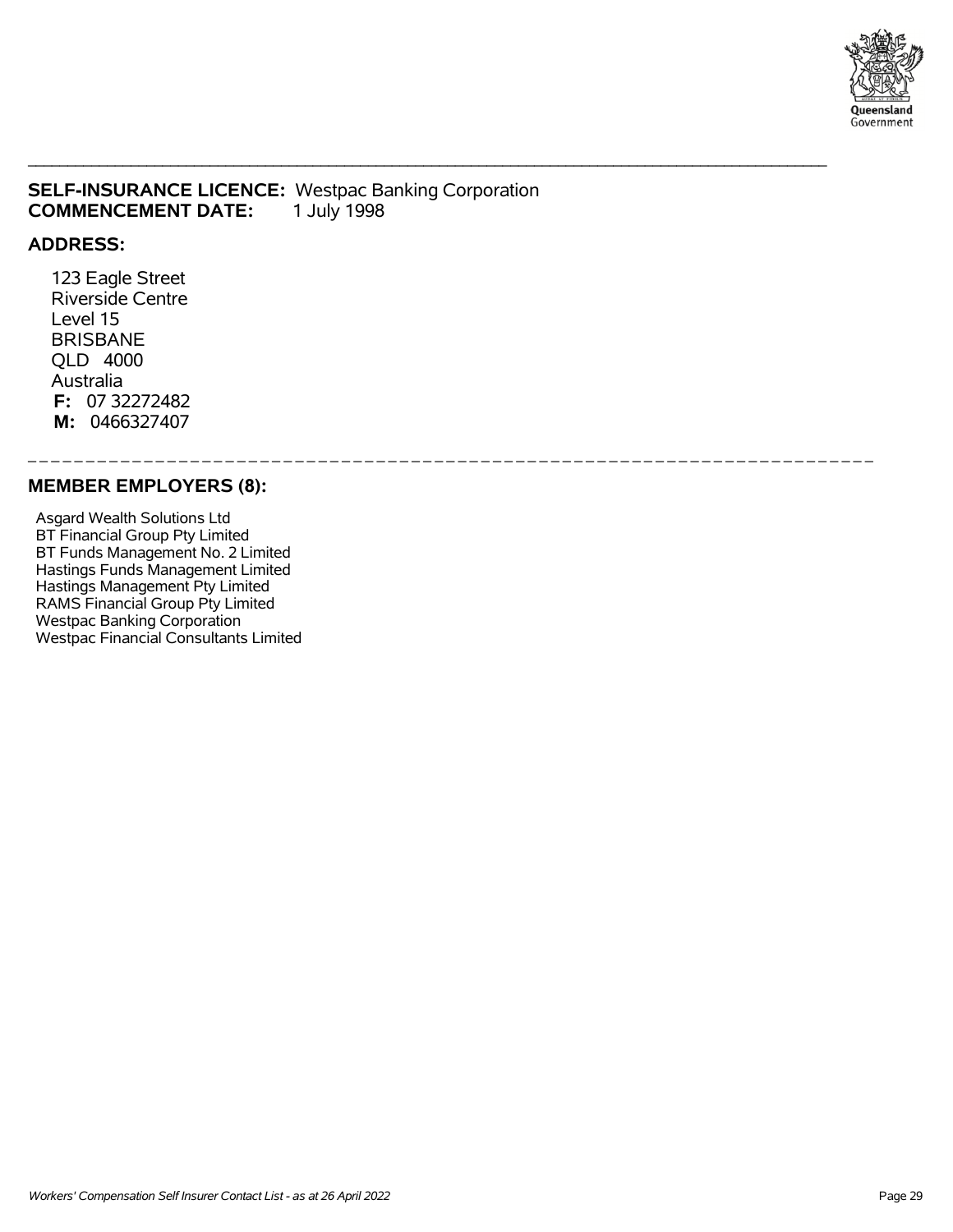

## **SELF-INSURANCE LICENCE: Wilmar Sugar Pty Ltd COMMENCEMENT DATE:** 1 February 2011 **COMMENCEMENT DATE:**

\_\_\_\_\_\_\_\_\_\_\_\_\_\_\_\_\_\_\_\_\_\_\_\_\_\_\_\_\_\_\_\_\_\_\_\_\_\_\_\_\_\_\_\_\_\_\_\_\_\_\_\_\_\_\_\_\_\_\_\_\_\_\_\_\_\_\_\_\_\_\_\_\_\_\_\_\_\_\_\_\_\_\_\_\_\_\_\_\_\_\_\_\_\_\_\_\_\_\_\_\_

\_ \_ \_ \_ \_ \_ \_ \_ \_ \_ \_ \_ \_ \_ \_ \_ \_ \_ \_ \_ \_ \_ \_ \_ \_ \_ \_ \_ \_ \_ \_ \_ \_ \_ \_ \_ \_ \_ \_ \_ \_ \_ \_ \_ \_ \_ \_ \_ \_ \_ \_ \_ \_ \_ \_ \_ \_ \_ \_ \_ \_ \_ \_ \_ \_ \_ \_ \_ \_ \_ \_ \_ \_

### **ADDRESS:**

 Qld Workers' Compensation 5 - 21 Denham Street **TOWNSVILLE**  QLD 4810 Australia  **P:** 07 47221977  **F:** 07 47221971

## **MEMBER EMPLOYERS (1):**

Wilmar Sugar Pty Ltd